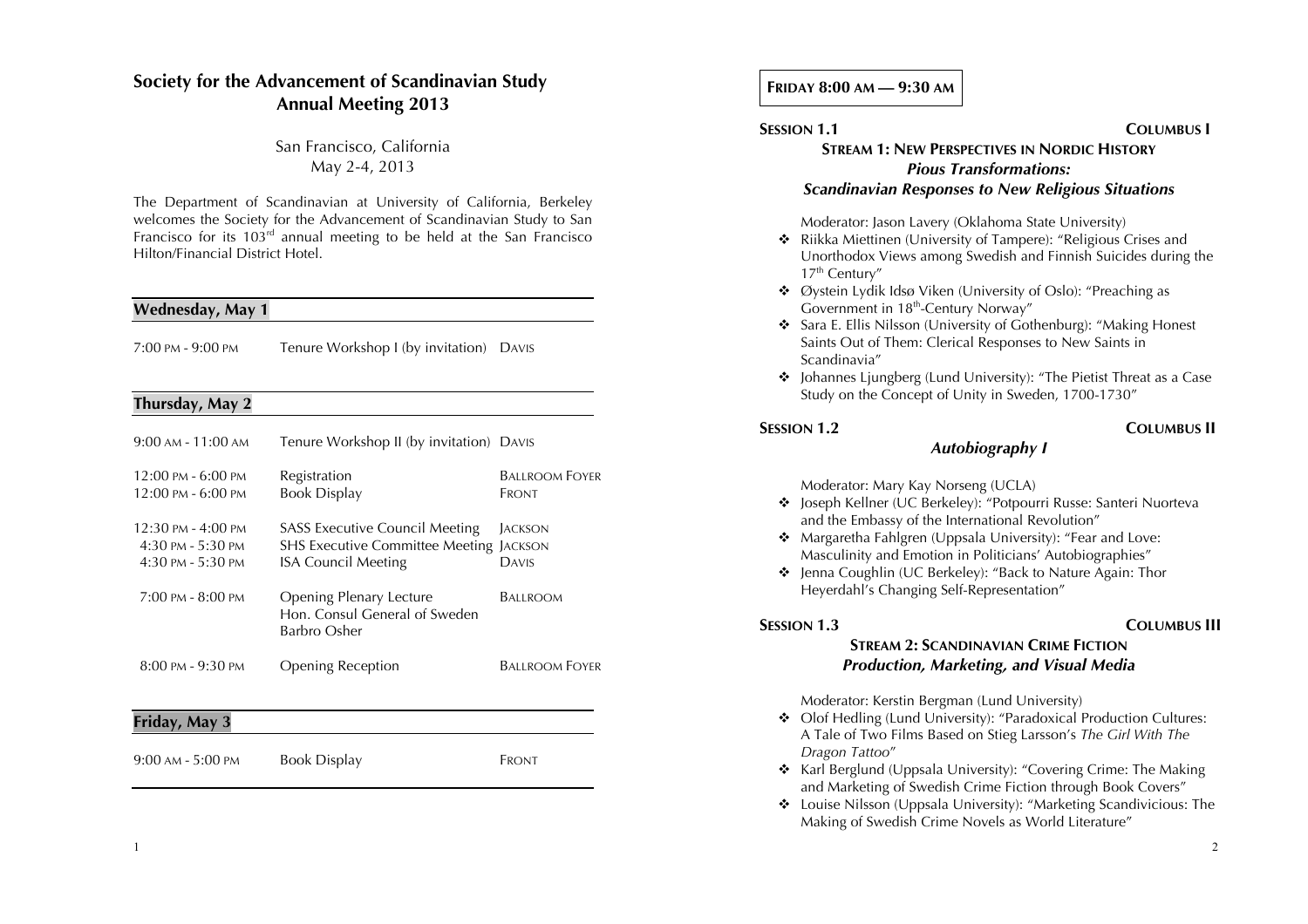**SESSION 1.4 PINE** 

# **STREAM 3: THE NORTH ATLANTIC** FLASH PANEL

Moderator: Ebbe Volquardsen, (Justus-Liebig-Universität, Gießen)

- **\*** Kirsten Thisted (University of Copenhagen): "Denmark and the New Nordic North"
- ! Birgit Kleist Pedersen (University of Greenland): "Negotiations on the Concept of 'Cultural Identity' in a Time of Fermentation in Greenland"
- \* Malan Marnersdóttir (University of the Faroe Islands): "The Collective Identity in William Heinesen's Work"
- ! Elisabeth Oxfeldt (University of Oslo): "When Worlds Collide: The North Atlantic in Johan Harstad's *Buzz Aldrin*"
- ! Bergur Rønne Moberg (University of Copenhagen): "North Atlantic Placemaking: Waterscapes in Faroese Literature"

# **SESSION 1.5 MASON I**

# *Stig Dagerman in English: New Beginnings*

Moderator: Amanda Doxtater (University of Oregon)

- ! Steven Hartman (KTH Stockholm): "Challenges of Translating Dagerman: Short Fiction, Poetry, and the Essay (especially *Our Need for Consolation*)"
- ! Benjamin Mier-Cruz: (UC Berkeley): "Translating the Novel *Bränt Barn*"
- ! Lo Dagerman (Independent): "Short Film: *Our Need for Consolation*  (2012), Based on Dagerman's Text"

# **SESSION 1.6 MASON II**

# *Dystopias and Surrealism*

Moderator: Anders Ehlers Dam (University of Copenhagen)

- ! Rose-Marie G. Oster (University of Maryland): "Karin Boye's *Kallocain* and Yevgeny Zamyatin's *We*: A Comparison between Two Pre-World War II Dystopic Novels"
- ! Lieven Ameel (University of Helsinki): "Rereading Mika Waltari's *Suuri illusioni* (1928): Modernist Traces in a Finnish Cult Novel of the 1920s"
- ! Mimi Nielsen (University Washington): "Surrealism and Karin Boye's Place in Swedish Literary History"
- $\cdot$  Ulf Olsson (Stockholm University): "The Occult Body: Hermeneutics in Strindberg's *Occult Diary*"

# **SESSION 1.7 WASHINGTON**

# **STREAM 4: LANGUAGE IDENTITY/PEDAGOGY** *Dialects, Diversity, and Varieties of Language*

Moderator: Veronica Lundback (University of Wisconsin/Milwaukee)

- ! Martin Skjekkeland (University of Agder): "Two Written Standards in Norway – Two Identities? – A Historic Explanation"
- ! Nichola Smalley (University College London): "Extraordinary Everyday Language: Surveying Translators' Approaches to Slang and Contemporary Vernaculars in Contemporary Literature"
- ! Mikko Taurama & Henriikka Rönkkönen (Indiana University, Bloomington): "F-bombs and A-plusses: Touching on Taboos in Language Instruction"

*Old Norse I*

### **SESSION 1.8 MONTGOMERY**

Moderator: Elisabeth I. Ward (UC Berkeley)

- ! Pernille Hermann (University of Aarhus): "Sagas and Memory: "The Reception of Artificial Memory in the 'Íslendingasögur'"
- ! Chip Robinson (UCLA): "Magical Realism in Medieval Icelandic and Contemporary South American Literature"
- \* Verena Hoefig (University of California, Berkeley): "Challenging the Landnám"
- ! Nahir I. Otaño Gracia (University of Pennsylvania): "Translating Arthur: *Ívens saga* and *Möttuls saga* in a Scandinavian Context"

# **SESSION 1.9 DAVIS**

# *Poetry I*

Moderator: Kjerstin Moody (Gustavus Adolphus College)

- \* Yuko Ishino (Kanazawa University): "The Birth and the Transition of Greater Finland: Focused on the Interpretations of the Epic Poetry in *Kalevala*"
- ! Bjarne Markussen (University of Agder): "The Rhetoric of Comfort: Henrik Wergeland's *Svalen* (1841)"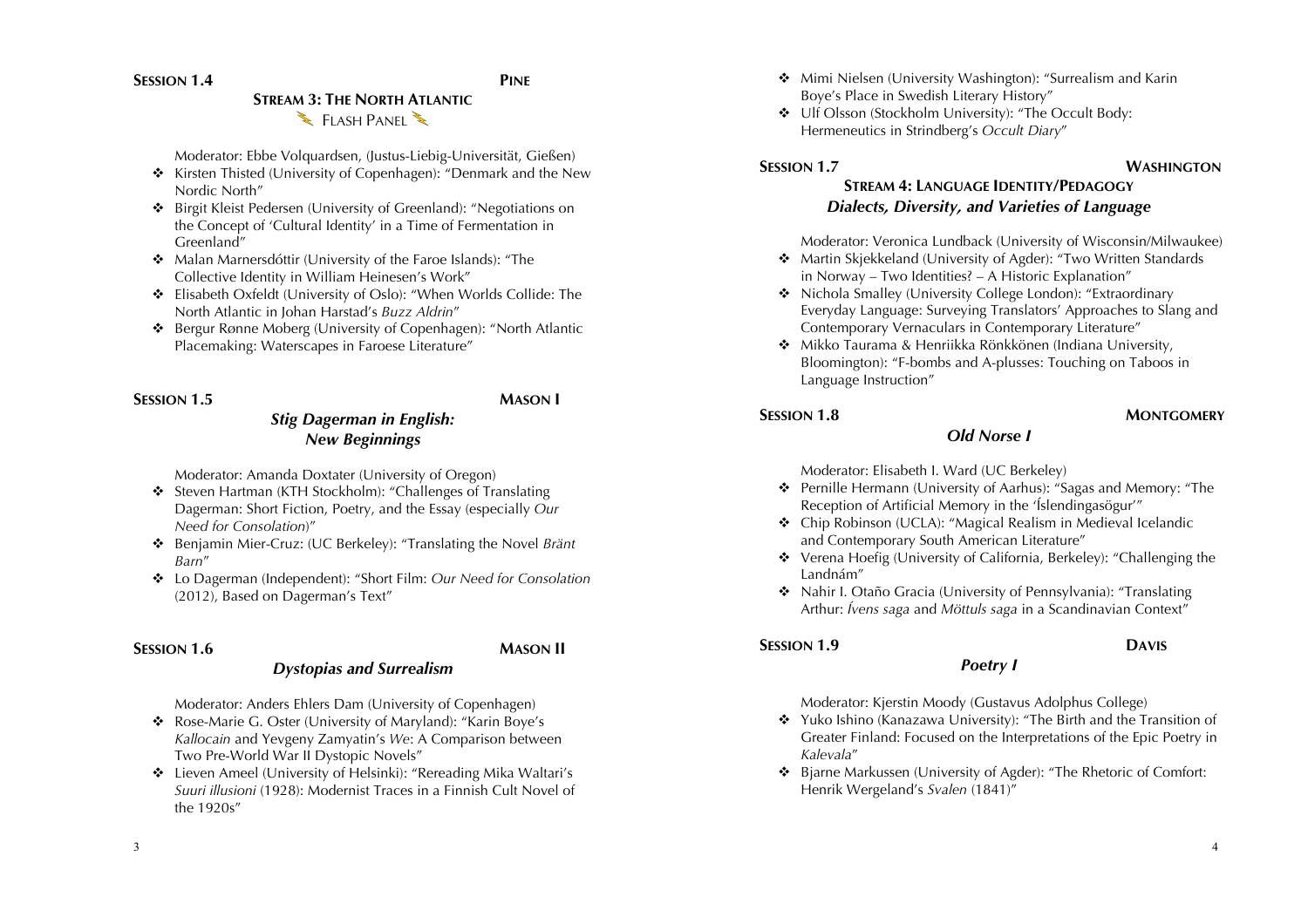- ! Neal Ashley Conrad Thing (Lund University): "The Force of Paradox—Interdisciplinary Approaches to Paradoxes in the Poetry of Gunnar Ekelöf"
- ! Louise Mønster (Aalborg University): "The Sense of Place in the Poetry of Thomas Tranströmer and Henrik Nordbrandt"

### **SESSION 1.10 JACKSON**

# **STREAM 5: THE AUTHOR** *Autobiographical Acts*

Moderator: Claus Elholm Andersen (University of Helsinki)

- \* Renessa Osterberg Jessup (Minnesota State University): "Performative Autobiography in Contemporary Norwegian Fiction"
- ! Anne Berit Lyngstad (NTNU Trondheim): "Autobiographical Acts and the Contemporary Scandinavian Author"
- \* Espen E. Børdahl (Johan Wolfgang Goethe University): "Enthusiasms, Outrage, and Indifference: Aspects of the Reception of Karl Ove Knausgård's *Min kamp* in Scandinavia and Germany"
- ! Jon Helt Haarder (University of Southern Denmark): "Flashing Fictionality: Authenticity and Artificiality in Karl Ove Knausgård's *My Struggle*"

### S**ESSION 1.11 BALLROOM**

# *The Revolutionary and Napoleonic Era in Scandinavia: Upheaval, Transformation, and Remembrance, 1800–1814, I*

Moderator: Lynn Wilkinson (University of Texas)

- ! Norbert Götz (Södertörn University): "The Good Plumpuddings' Belief: British Humanitarian and Medical Assistance to Sweden During the Napoleonic Wars"
- **\*** Kristina Fjelkestam (Linköping University): "Literature and Revolution: Germanine de Staël in Sweden"
- **\*** Lone Kølle Martinsen (University of Southern Denmark): "Scandinavia and Her Romantic Writers: How Romanticism is Connected to Political History"

### **SESSION 1.12 SANSOME**

# **STREAM 6: DIGITAL HUMANITIES**

Moderator: Oddrun Grønvik (University of Oslo)

◆ Kari Lie (St. Olaf College): "Lessons Learned from Exploration of Digital Humanities in Norwegian"

- ! Colin Gioia Connors (University of Wisconsin): "ePublishing in the Saga: Exploring Medieval Oral Traditions with Digital Means"
- ! Nicholas Thély (University of Rennes II) & Fredrik Palm (Umeå University): "Transparency and Visualization in Text Mining – A Case Study of Connected Connect Analysis with Textometrica"
- ! Christian-Emil Ore (University of Oslo): "Linked Data and Source Text Collections—A Norwegian Example"

9:30 AM  $-$  9:45 AM Brief coffee break

# **FRIDAY 9:45 AM — 11:15 AM**

### **SESSION 2.1 COLUMBUS I**

# **STREAM 1: NEW PERSPECTIVES IN NORDIC HISTORY** *Early Modern History Revisited*

Moderator: Heli Valtonen (University of Jyväskylä)

- ! Jason Lavery (Oklahoma State University): "A Reformation in Reverse? Finland during the Reign of Gustav Vasa (1521-1560)"
- ! David Jessup (University of Washington): "Henric Schartau and the Faith of the Marchlands"
- ◆ Marko Hakanen (University of Jyväskylä) and Ulla Koskinen (University of Tampere): "Keeping up Appearances: Displays of Noble Power in Early Modern Sweden"

### **SESSION 2.2 COLUMBUS II**

# *Autobiography II*

Moderator: Margaretha Fahlgren (Uppsala University)

- ! Kristoffer Jul-Larsen (NTNU): "The Sound of a New Author: Discussing Modernism, Presenting Self"
- \* Michelle Facos (Indiana University): "Emma Lamm Zorn: Philanthropist, Ethnographer, Woman, Jew"
- ! Peter Henning (Lund University): "Henriette Sophie Widerberg and the Autobiographical Underground of the Swedish 1800s"
- ! Nina Ernst (Lund University): "Me, Myself, and I: The Use of Metafictional Strategies in Autobiographical Swedish Comics"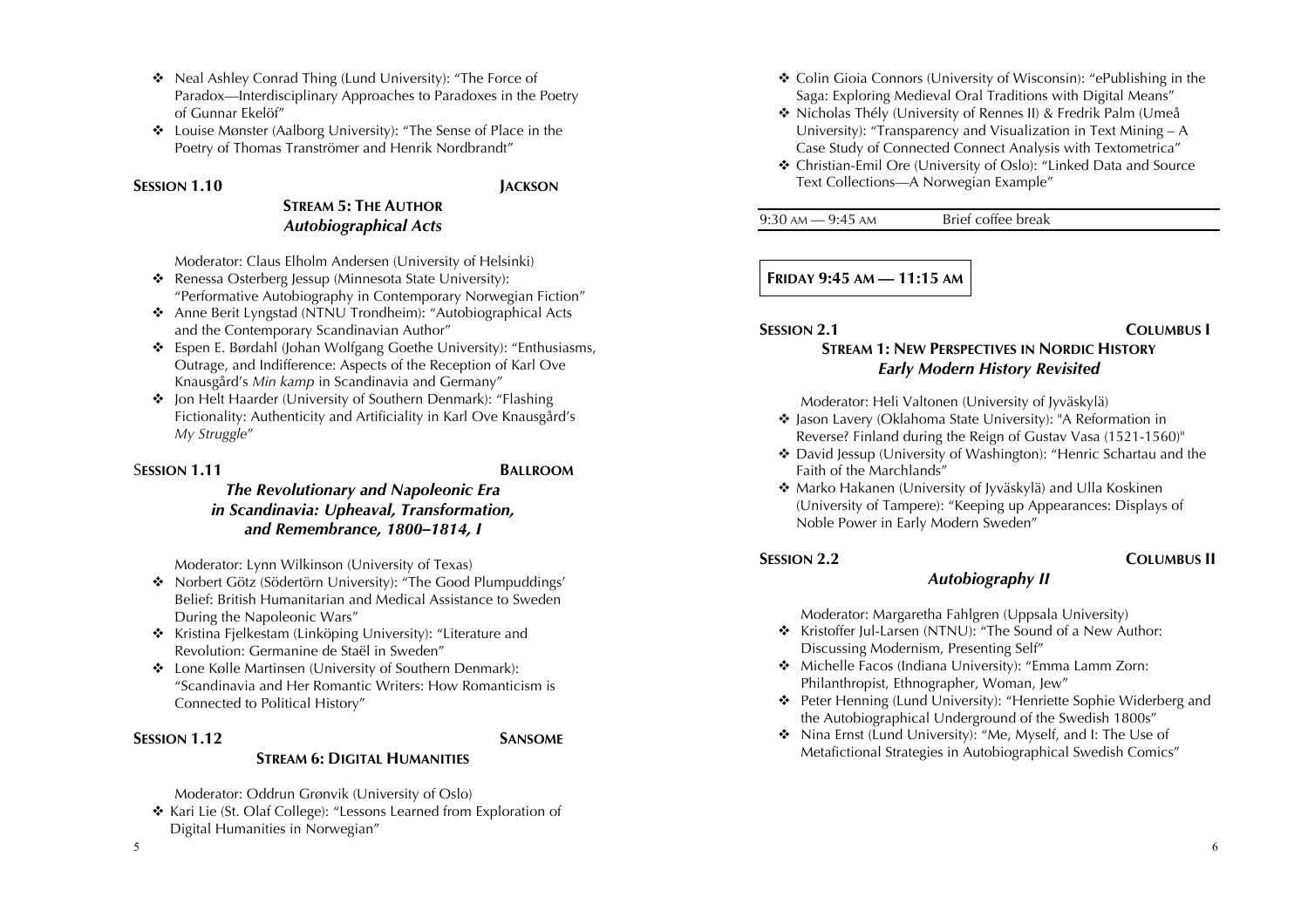# **SESSION 2.3 COLUMBUS III**

# **SESSION 2.6 MASON II**

### **STREAM 6: DIGITAL HUMANITIES**

Moderator: Anna Westerstahl Stenport (University of Illinois)

- ! Peter Leonard (Yale University): "Multiethnic Centers & Suburban Peripheries: Visualizing the Geographies of *Gringo*"
- ! Christopher Oscarson (Brigham Young University) and Peter Leonard (Yale University): "The Evolution of the Ecological Imaginary: Environmental Discourse in Scandinavia at the Turn of the Century"
- ! Peter Broadwell (UCLA): "TrollFinder 2.0: Software Tools for Geo-Semantic Exploration of a Very Large Corpus of Danish Folklore"
- ! Guðmundur Jónsson, (University of Iceland): "Mapping Tenant Obligations in Pre-Industrial Iceland: Spatial Database on Tenant Obligations and Land-Ownership around 1700"

### **SESSION 2.7 WASHINGTON**

# **STREAM 4: LANGUAGE IDENTITY/PEDAGOGY** *Language Communities*

Moderator: Linn Areskoug (Uppsala University)

- ! Elizabeth Peterson (University of Helsinki): "Danish to English Shift in Sanpete County, Utah"
- ! Marvin G. Slind (Luther College): "Child Naming Patterns as an Indication of Assimilation: A Case Study in Eastern Washington"
- ! Nina Møller Andersen (University of Copenhagen): "Heteroglossia, Polyphony, and Linguistic Diversity in Urban Youth Style"

### **SESSION 2.8 MONTGOMERY**

Moderator: Henrik Williams (Uppsala University)

! Carl Olsen (Gustavus Adolphus College): "*Húsdrápa* in *Laxdœla saga*: Aristocratic Hall and Home in the Íslendingasögur"

*Old Norse II*

- Molly A. Jacobs (UC Berkeley): "The Royal Court of Romance and the Icelandic Imagination"
- ! Sirpa Aalto (University of Oulu): "Defining Space in *Jómsvíkinga saga*"
- ! Erik Schjeide (UC Berkeley): "The Imprint of Hlaðir on the Woodcarvings of Húsdrápa"

# **STREAM 2: SCANDINAVIAN CRIME FICTION** *Character (Construction) and Gender*

Moderator: Olof Hedling (Lund University)

- \* Sarah Ljungquist (University of Gävle): "The Importance of Salander"
- \* Kerstin Bergman (Lund University): "From Conflicted Mother to Lone Avenger: Transformations of the Woman Journalist Detective in Swedish Liza Marklund's Crime Series"
- ! Lars August Fodstad (NTNU Trondheim): "'Mister Håo-li, I presume!' Jo Nesbø's Main Character: International Standards or Scandinavian Specialties?"
- ! Nete Schmidt: (University of Wisconsin, Madison): "Anxious Female Crime Solvers"

### **SESSION 2.4 PINE STREAM 3: THE NORTH ATLANTIC**

Moderator: Malan Marnersdóttir (University of the Faroe Islands)

- ! Ebbe Volquardsen (Justus-Liebig-Universität, Gießen): "North Atlantic Region Building, Whiteness, and the Astonishing Anticipation of Fanonian Thought in the Works of Augustinus Lynge"
- ! Jole Shackelford (University of Minnesota): "The North Atlantic as Temporal Laboratory"
- ! Ann-Sofie Nielsen Gremaud (Independent): "Icelandic Geographies of Crisis"

# **SESSION 2.5 MASON I**

# *Sexuality in Swedish Cinema*

Moderator: Erika Jackson (Colorado Mesa University)

- ! Mariah Larsson (Stockholm University): "Beyond Swedish Summers"
- ! Elisabeth Björklund (Lund University): "International Marketing and Reception of the Swedish Sex Film: The Case of *Language of Love*"
- ! Lars Diurlin (Lund University): "The Paradox of *Film in Sweden*"
- **\*** Maaret Koskinen (Stockholm University): "Sex, Cultural Policy, and Mad Men: The Case of Harry Schein"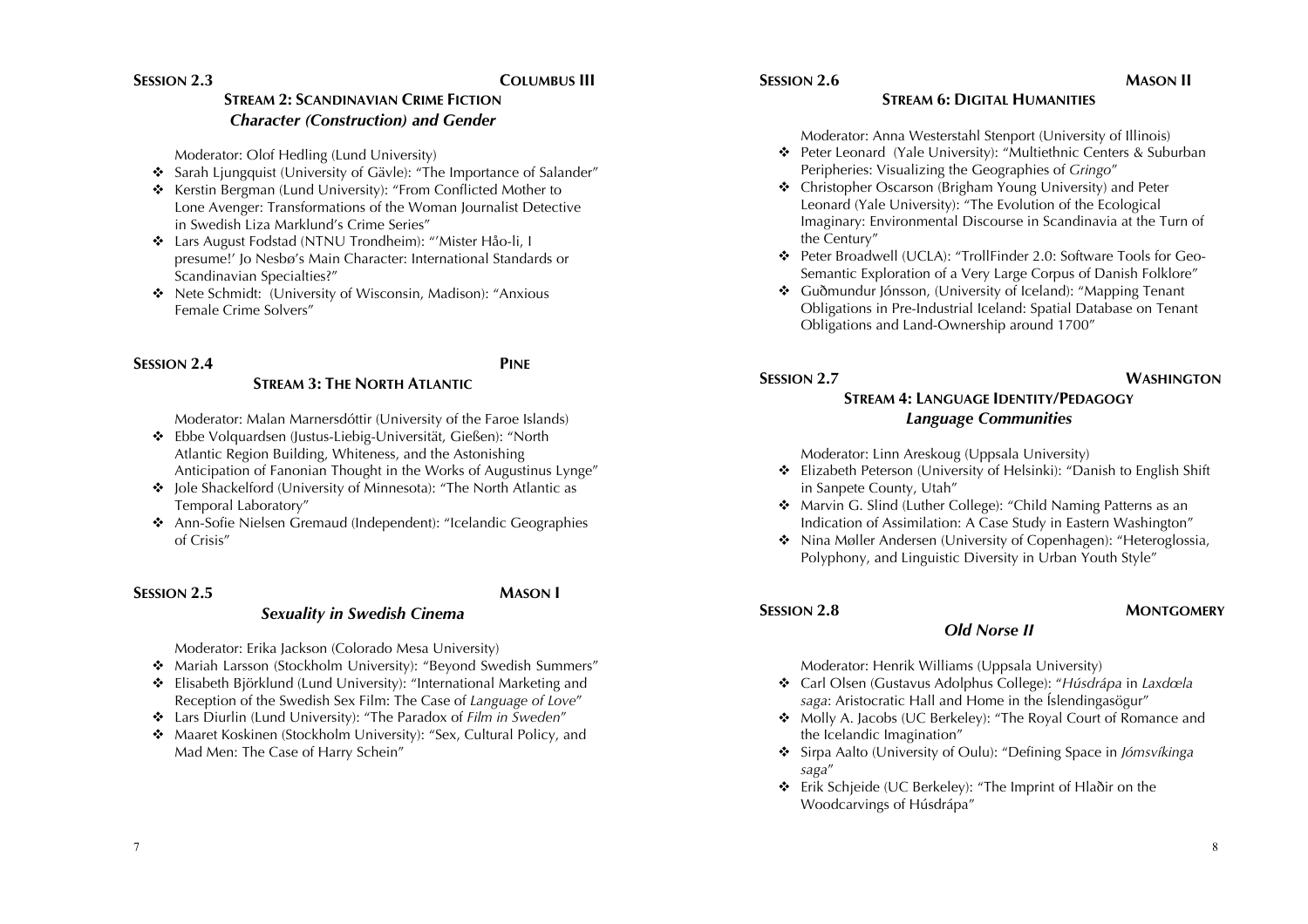# *Art History I*

Moderator: Bertil van Boer (Western Washington University)

- ! Bart Pushaw (University of Chicago): "From *Hem* to *Helvete*: Carl Larsson's *Daughter of Eve*"
- ! Nicholas Parkinson (Stony Brook University): "Monet's Norway: The Reception and Creation of Scandinavian Identity within Fin-de-Siècle France"
- ! Gry Hedin (University of Copenhagen): "Capturing the Changes of Nature—Danish Landscape Painting c. 1800 to 1850 and the Natural Sciences"
- **\*** Kerry Greaves (CUNY Graduate Center): "Hell-Horse: Cultural Connections and Radical Resistance in Nazi-Occupied Denmark"

# **SESSION 2.10 BALLROOM**

# **CONVERSATIONS WITH NORDIC AUTHORS** *Naja Marie Aidt, Denmark*

(with Karin Sanders, UC Berkeley)

# **SESSION 2.11 JACKSON**

# *Holocaust Memory Cultures*

Moderator: Dean Krouk (St. Olaf College)

- **\*** Cecilie Felicia Stokholm Banke (Danish Institute for International Studies): "Global Memory and National Narratives: The Case of Denmark"
- $\triangle$  Karin Kvist Geverts (Uppsala University): "The Legacies of the Holocaust in Post-War Sweden and Norway: The Case of Antisemitism"
- ! Antero Holmila (University of Jyväskylä): "Postwar National Narratives and Contested Histories of Scandinavian Waffen-SS Soldiers' War on the Eastern Front"
- Olaf Haagensen (University of Agder): "Mapping the Holocaust Kingdom: The Limits of Representation, World-making, and Steve Sem-Sandberg's novel *De fattiga i Łodź*"

11:15 AM — 11:30 AM Brief coffee break

# **FRIDAY 11:30 AM — 1:00 PM**

### **SESSION 3.1 COLUMBUS I STREAM 1: NEW PERSPECTIVES ON NORDIC HISTORY**

# *Problematizing Communities in Nordic History*

Moderator: Guðmundur Jónsson (University of Iceland)

- ! Ann-Catrin Östman (Åbo Academy): "Towards a Nordic Peasant Society: Understandings of Agrarian Communities in Early 20<sup>th</sup> Century Finland"
- ! Pirjo Markkola (University of Jyväskylä): "How Do Local Histories in Finland Construct Communities?"
- ! Pirita Frigrén (University of Jyväskylä): "Trouble-Makers and Promoters of Their Households: Sailors' Wives in the Early 19<sup>th</sup>-Century Finnish Port Town"
- **\*** Hanna Lindberg (Åbo Akademi University): "Self-Made Men in the Finnish Welfare State"

# **SESSION 3.2 COLUMBUS II**

# Moderator: Jerome Coffey (Montana State University)

! Joseph M. Gonzalez (California State University, Fullerton): "The King's Corpse Held Captive: The Struggle to Define Royal Power and the Funeral of Johan III, 1594"

*Nordic History*

- \* Andrew G. Newby (Uppsala of Helsinki): "Famine in Finland and Ireland, 1845-1868—Comparative and Transnational Perspectives"
- ! Olavi Arens (Armstrong Atlantic State University): "Herbert Hoover in the Baltic Sea Area in 1919: The Child Feeding Program"
- ! Glenn Svedin (Mid Sweden University): "Civil Society and Crime in a Northern European Port City, 1850-1940"

### **SESSION 3.3 COLUMBUS III**

# **STREAM 2: SCANDINAVIAN CRIME FICTION** *Sex, Power, and the Aesthetic of Violence*

Moderator: Gunhild Agger (Aalborg University)

- \* Kim Toft Hansen (Aalborg University): "The Obscene Enjoyment of Jussi Adler Olsen"
- \* Milda Halvorson (Concordia College): "The Staging of Violence and Sex in Jo Nesbø's Crime Fiction"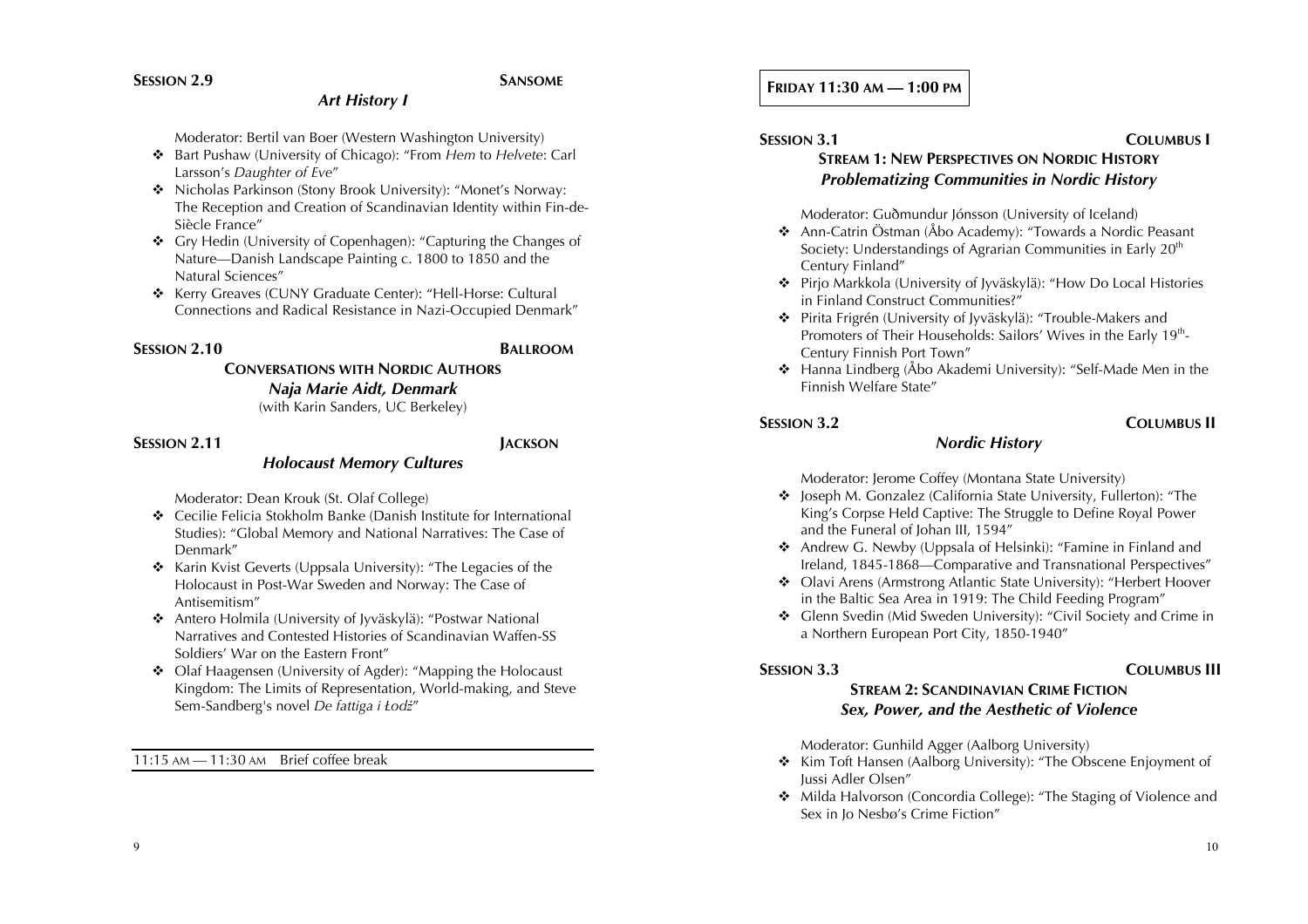- ! Andrew Nestingen (University of Washington): "Violence and Scandinavian Crime Fiction"
- \* Ross Shideler (UCLA): "Power and Punishment in Stieg Larsson's Millennium Trilogy"

### **SESSION 3.4 PINE**

# **STREAM 3: THE NORTH ATLANTIC** *Secondary Education*

Moderator: Elisabeth Oxfeldt (University of Oslo)

- \* Bente Aamotsbakken (Vestfold University College): "Representations of Sámi and North-Atlantic Literature in Norwegian Anthologies and Literary History Books: Could a Canon Be Traced?"
- ! Susanne V. Knudsen (Vestfold University College): "Narratives Presenting the Greenlanders and the Sámi in Danish and Norwegian Learning and Teaching Material: Reconciliation with Ambivalence?"
- ◆ Norunn Askeland (Vestfold University College): "Metaphors about the Alta Controversy in Sami and Norwegian Textbooks: Unity or Conflict?"

# **SESSION 3.5 MASON I**

Moderator: Christopher Oscarson (Brigham Young University)

*Nordic Silent Cinema*

- **\*** Kimmo Laine (University of Turku): "Stiller, Symbolism, and Decadence"
- ! Laura Horak (Stockholm University): "The Global Circulation of Swedish Silent Film"
- ! Arne Lunde (UCLA): "Countering the Legend of Failure: Mauritz Stiller at MGM and Paramount in 1920s Hollywood"

**STREAM 6: DIGITAL HUMANITIES**

### **SESSION 3.6 MASON II**

Moderator: Peter Leonard (Yale University)

- **\*** Timothy Tangherlini (UCLA): "Trawling in the Sea of the Great Unread: Sub-Corpus Topic Modeling and Nordic Literary Research"
- ! Øyvind Eide (University of Oslo): "Textual Description and Modeling: How to Use Digital Humanities Methodology to Address Questions of Intermediality"
- ! Fredrik Palm & Lars-Erik Edlund (Umeå University): "Data Mining, Visualization, and Publishing of an Atlas of Swedish Folk Culture"
- ! Mats Malm (University of Gothenburg): "Swedish Prose Fiction 1800–1900: Literature as a Mirror of Society and Society as a Mirror of Literature"

### **SESSION 3.7 WASHINGTON**

# **STREAM 4: LANGUAGE IDENTITY/PEDAGOGY** *Distance, Various Settings*

Moderator: Karen Møller (UC Berkeley)

- ! Lise Bostrup (University of Copenhagen): "Teaching Danish Pronunciation"
- ! Dean William Bennett (Schenectady County Community College): "Scandinavian History at the Community College?"
- ! Veronica Lundback (University of Wisconsin/Milwaukee) & Merete Leonhardt-Lupa (University of Colorado): "Online Language Teaching: Facilitating Interactive and Collaborative Learning Online"
- ! Elisabeth Metselaar-Drion (University of Gävle): "Grammar and Language Structures in a Virtual Student Environment"

# **SESSION 3.8 MONTGOMERY**

# *Old Norse Myth*

Moderator: Aurelijus Vijunas (National Kaohsiung University)

- ! Anatoly Liberman (University of Minnesota): "Óðinn's Son Víðarr"
- ! Scott A. Mellor (University of Wisconsin): "Why the Gods Had to Die"
- ! Shaun F. D. Hughes (Purdue University): "The Rhetoric of Herder's Translations of *Völuspá*"
- \* Brent Landon Johnson (Mythgard Institute): "In Search of Vanaheimr"

# **SESSION 3.9 SANSOME**

# *Art History*

Moderator: Michelle Facos (Indiana University)

- ! Karen Westphal Eriksen (University of Copenhagen): "Dark Heerup: Rethinking a Danish Sculptor"
- ! Thor J. Mednick (University of Toledo): "Brittany is Home: Mogens Ballin's Danish Symbolism"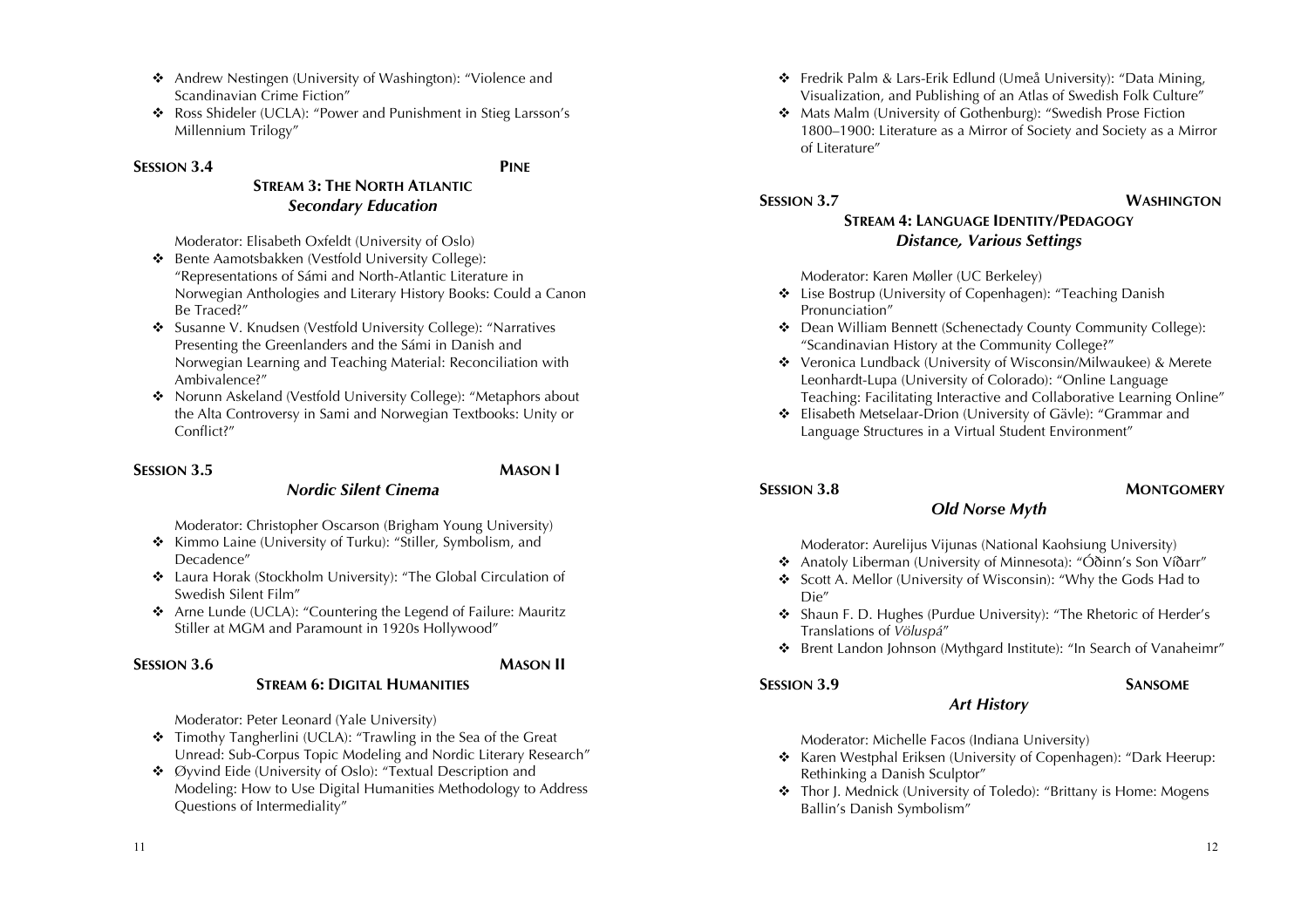- \* Mark Mussari (University of Arizona): "Scandinavian Design: Objects, Reality and Discursive Constructs"
- **\*** Maggie Taft (University of Chicago): "Danish Modern's Foreign Woods"

### **SESSION 3.10 BALLROOM**

**CONVERSATIONS WITH NORDIC AUTHORS Steve Sem-Sandberg***, Sweden*

(with Ulf Olsson, Stockholm University)

### **SESSION 3.11 JACKSON**

# *The Revolutionary and Napoleonic Era in Scandinavia: Upheaval, Transformation, and Remembrance, 1800–1814, II*

Moderator: Lone Kølle Martinsen

- ! Roald Berg (University of Stavanger): "Denmark, Norway, and Sweden in 1814: A Regional Bird's-Eye View"
- \* Lee Sather (Weber State University): "War, Revolution, and Reform: Sweden and Denmark-Norway, 1807–1810"
- ◆ Morten Nordhagen Ottosen (University of Oslo): "The Scandinavian Struggle for Norway, 1810-1814"
- \* Anders Mortensen (Lund University): "Carl Bernhard Wadström and Late 18<sup>th</sup>-Century Radicalism"

1:00 PM — 2:00 PM Lunch

**FRIDAY 2:00 PM — 3:30 PM**

### S**ESSION 4.1 COLUMBUS I**

# **STREAM 1: NEW PERSPECTIVES IN NORDIC HISTORY** *Between Scandinavia and Eastern Europe: Finland and the Memory of the War*

Moderator: Carl Marklund (Södertörn University)

- ◆ Oula Silvennoinen (University of Helsinki): "Finland and the Holocaust: Reflections of History in Historiography"
- ! Simo Muir (University of Helsinki): "Jews in Finland: Cold War and Conflicting Loyalties"
	-

13

! Malte Gasche (Humboldt University, Berlin): "'Essence and Needs of the People': The Patriotic Narrative and Moral Challenges in the Finnish Academic Community"

# **SESSION 4.2 COLUMBUS II**

Moderator: Marjut Vehkanen (CIMO, Helsinki)

! Elettra Carbone (University College London): "Engaging Students with Scandinavian Publishing"

*Learning Through Publishing*

- ! Jesper Hansen (University College London): "The Magazine as Pedagogical Tool"
- ! Marita Fraser (University College London): "Students Become Publishers"

# **SESSION 4.3 COLUMBUS III**

# **STREAM 2: SCANDINAVIAN CRIME FICTION** *Crime Fiction and Social Reality*

Moderator: Laura Wideburg (Independent Translator)

- ! Marlene Broemer (Clackamas Community College): "Magnifying Glass on Nordic Crime Fiction: Escape or Exposé"
- ! Christine Ingebritsen (University of Washington): "Lessons from Scandinavian Crime Fiction: What Can We Learn As Social Scientists?"
- ! Gunilla Almström Persson (Södertörn University): "Police Interrogations in Reality and Fiction: How Social Difference are Portrayed in Swedish Crime Novels"
- ! Nils Gunder Hansen (University of Southern Denmark): "Evil, Illness, and Intersubjectivity in Christian Jungersen's Bestselling Novel *The Exception*"

# **SESSION 4.4 PINE**

# **STREAM 7: ARCTIC STUDIES** *Arctic Explorations/Travel*  $\sum$  FLASH PANEL

Moderator: Lill-Ann Körber (Humboldt University, Berlin)

- $\triangle$  Clarence Burton Sheffield Jr. (Rochester Institute of Technology): "Fridtjof Nansen's Complex Relationship to Nature and Technology"
- \* Peder Roberts (Royal Institute of Technology): "Scientists as Political Actors: Demarcating Arctic Geographies"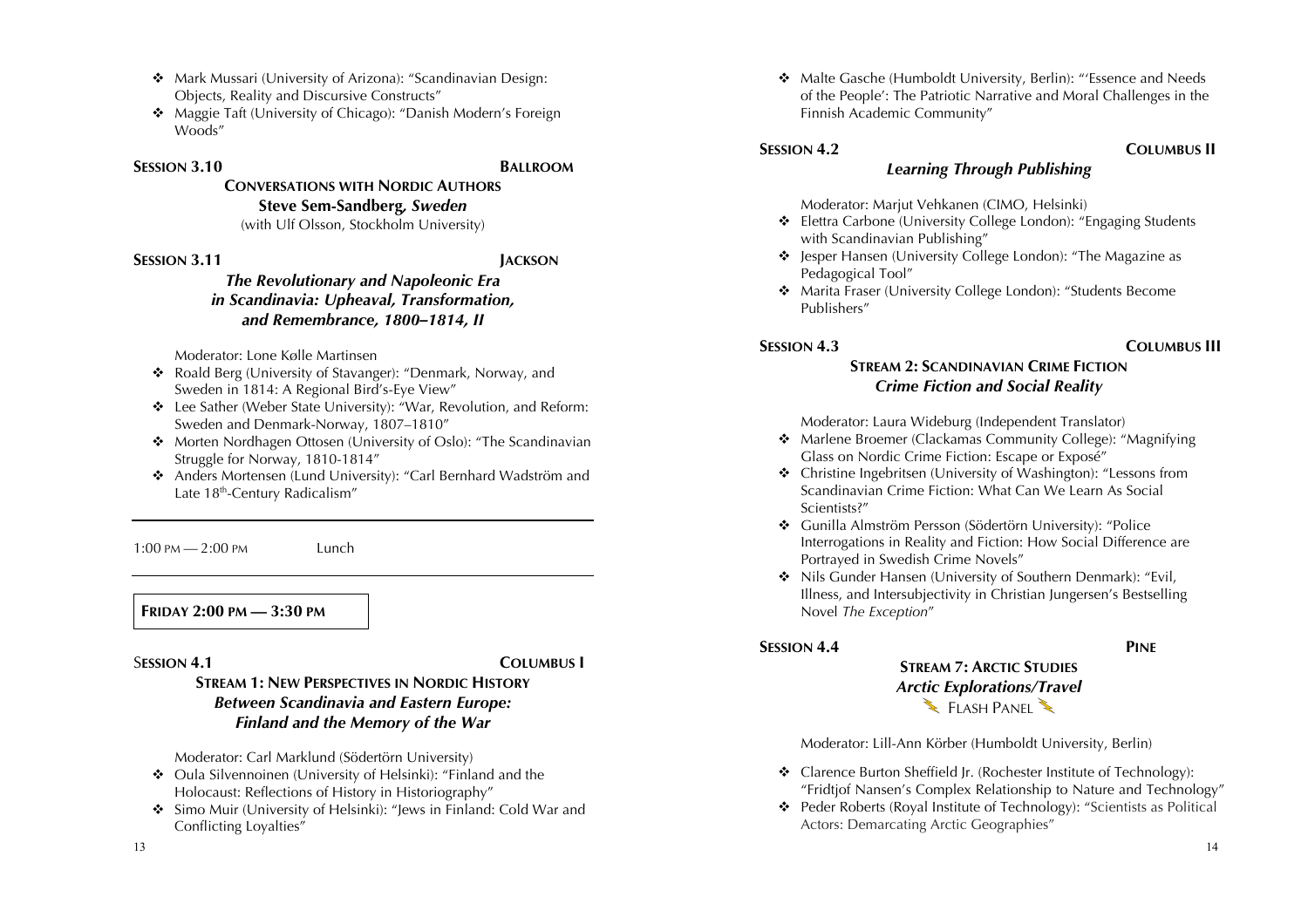- \* Mark Safstrom (University of Illinois): "The Polar Hero's Progress: Temptation and Allegory in Arctic Travel Writing"
- **\*** Svante Landgraf (Linköping University): "The Arctic as Utopia: Flight and Flight towards the Great Cold"
- **→** Jan Anders Diesen (Lillehammer University College): "Silent Film from Expeditions to the North Pole"

### **SESSION 4.5 MASON I**

### *Scandinavian Art Cinema*

Moderator: Julie K. Allen (University of Wisconsin)

- ! Ben Bigelow (UC Berkeley): "Lurking in the Blind Space: *Vampyr* and the Multilinguals"
- ! Amanda Doxtater (University of Oregon): "Melodrama and Masculinity: Tears and Scandinavian Art-House Cinema"
- Theo Malekin (University of Illinois): "Allegory and Annihilation in Lars von Trier's *Melancholia*"
- ! Angela Tumini (Chapman University): "Painting *Tristitia*: Representations of Melancholy through Art in Lars von Trier's *Melancholia*"

# **SESSION 4.6 MASON II**

# **STREAM 6: DIGITAL HUMANITIES**

Moderator: Timothy Tangherlini (UCLA)

- ! Viola Miglio & Stefan Gries (UC Santa Barbara): "Tense Switching in Medieval Icelandic Sagas: A Corpus-Based Approach"
- ! Oddrun Grønvik (University of Oslo): "Dynamic Web Dictionaries: A Digital Treasury for Norwegian"
- ◆ Aurelijus Vijunas (National Kaohsiung University): "Challenges of Inflecting Everything: Digitizing Highly Inflected Ancient Languages"
- \* Kryztof Urban (UCLA): "Context Feature Smoothing with IceMorph"

**SESSION 4.7 WASHINGTON**

# **STREAM 4: LANGUAGE IDENTITY/PEDAGOGY** *Teaching Language with Literature*

Moderator: Kari Lie (St. Olaf College)

- ! Linn Areskoug (Uppsala University): "The Uses of Fiction: Narrative and Teaching"
- \* Thomas Breck-Pedersen (Osaka University): "Modality in Herman Bang: Topics in the Grammar of Consciousness"
- **\*** Tiina Haapakoski (Columbia University): "Reading Nordic Crime Literature and Creative Story Writing Using ComicLife"
- ! Daron W. Olson (Indiana University East): "Acting Norse: Plays as Active Learning in Scandinavian History"

# **SESSION 4.8 MONTGOMERY**

# *Contemporary Norwegian Literature*

Moderator: Gitte Mose (University of Oslo)

- ! Claus Elholm Andersen (University of Helsinki): "How To Read Knausgård and Why"
- ! Irina Hron-Öberg (Stockholm University): "Textures of Intimacy: Neighborship and Intimacy in Dag Solstad and Hanne Ørstavik"
- ! Unni Langås (University of Agder): "A Reading of Jon Fosse's *Olavs draumar* (2012)"
- ! Kyle Korynta (University of Washington): "Translating Fosse's 'Season Plays' for the American Stage: Vagueness, Mysticism, and Repetition in *Ein sommars dag*, *Draum om hausten*, and *Vinter*"

# **SESSION 4.9 SANSOME**

# **STREAM 5: THE AUTHOR**

Moderator: Astrid Sæther (University of Oslo)

- ! Anna Rühl (University of Washington): "'Å tenke stort': Ekphrastic Elements in Jan Kjærstad's *Jonas Wergeland* Trilogy"
- \* Claudia Berguson (Pacific Lutheran University): "'Ever Yours, Sigrid': Sigrid Undset as Epistolary Friend and Author"
- ! Sara Jan (The Open University of Ireland): "From the Unconscious Life of the Writer: The Problem of Authorship in Hamsun's Early Criticism"

# **SESSION 4.10 BALLROOM**

# **CONVERSATIONS WITH NORDIC AUTHORS** *Sjón, Iceland*

(with Vendela Vida, novelist and editor, *Believer Magazine*)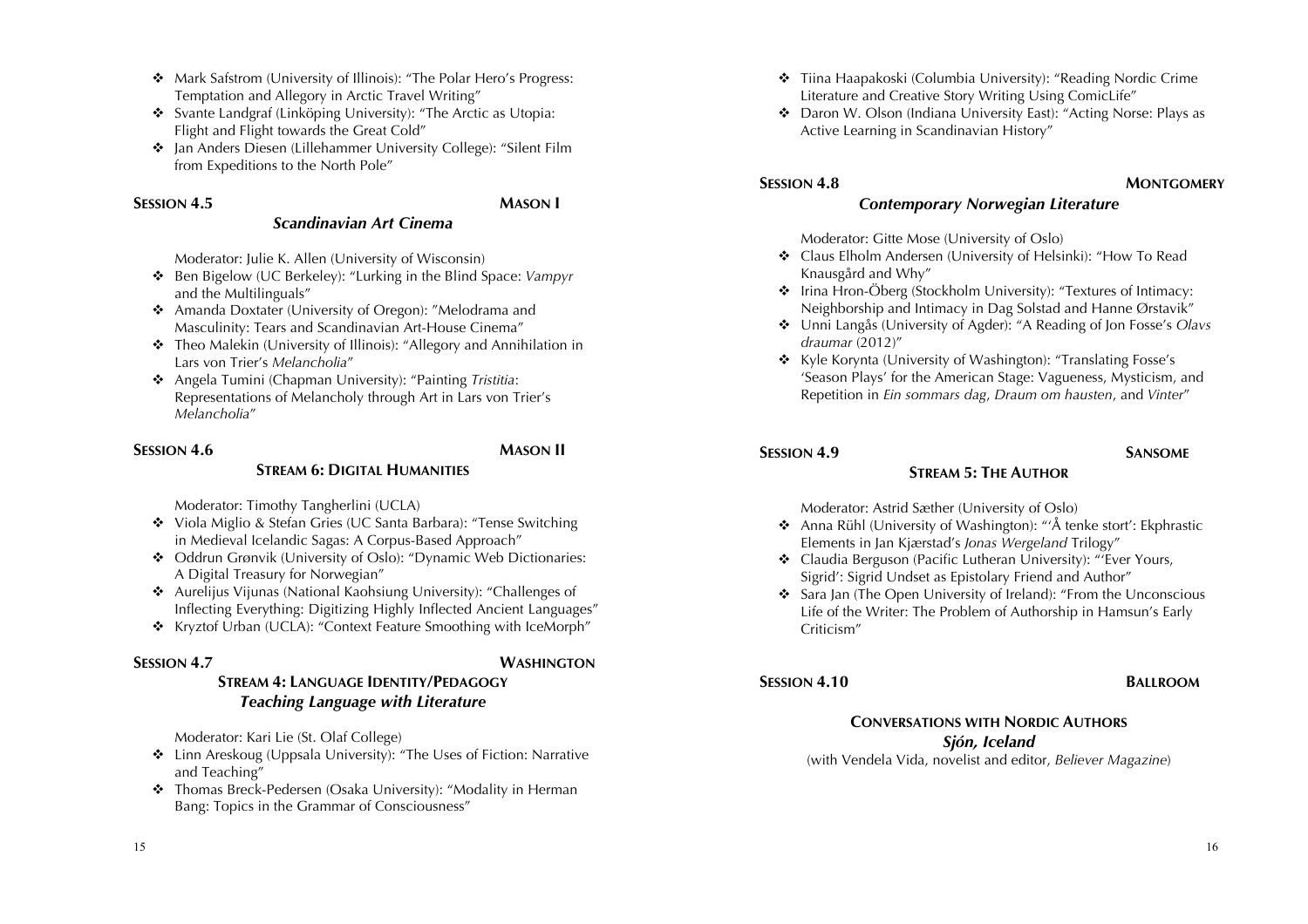### *Contemporary Scandinavian Culture*

Moderator: Anker Gemzøe (University of Aalborg)

- ! Evan Wright (University of Washington): "The Changeling and the Renegade—When Nature Breaks Free: The Re-Imagined Outlaw Narrative in Recent Finnish Literature"
- ! Mats Jansson (University of Gothenburg): "*Redwood*: Intermediality in the Work of Lotta Lotass"
- ! Ulf Jonas Björk (Indiana University, Indianapolis): "Our Voice in Baku: Transnationalism and Multiculturalism in Swedish Press Coverage of the 2012 Eurovision Song Contest"

3:30 PM — 4:00 PM Coffee Break

# **FRIDAY 4:00 PM — 5:30 PM**

**SESSION 5.1 COLUMBUS I**

# **STREAM 1: NEW PERSPECTIVES IN NORDIC HISTORY** *Histories of Education, State and Citizenship*

Moderator: Anna Kuismin (University of Helsinki)

- ! Heli Valtonen (University of Jyväskylä): "Professionalization of Elementary School Teacher Training in Finland since the Late 19th Century"
- ! Mervi Kaarninen (University of Tampere): "The Idea of a Good Citizen in the Finnish Primary School Syllabi from the 1860s to the 1960s"
- ! Mette Buchardt (University of Copenhagen): "A Nordic Secular Lutheran Welfare State Model: The School as a Scene for Negotiating and Transforming State-Church Relations in Denmark, Sweden and Norway since the Late 19th Century"

# **SESSION 5.2 COLUMBUS II**

# *Music and Dance*

Moderator: Kathy Saranpa (University of Eastern Finland)

\* Robert Quist (Ferris State University): "Moses Pergament's Vision of Music in Sweden"

- ! Bertil van Boer (Western Washington University): "Swedish Music, Foreign Interlopers, and a Swedish Style: Music at the New Court of Adolph Fredrick"
- ! Kathryn Roszak (Director): Dance performance of "Secrets on the Way," inspired by Tomas Tranströmer's *Hemligheter på vägen*

# **SESSION 5.3 COLUMBUS III**

# **STREAM 2: SCANDINAVIAN CRIME FICTION** *Aesthetics and Genre*

Moderator: Sara Kärrholm (Malmö University)

- ! Gunhild Agger (Aalborg University): "Historical Crime Novels and Meta-Reflective Aesthetics"
- \* Rosemary Erickson Johnsen (Governors State University): "Is There a Doctor in the House? Diagnosing Crime Fiction in Sarah Waters' *The Little Stranger* and Helene Tursten's *Nattrond*"
- ! Peter Kirkegaard (Aalborg University): "Arne Dahl—The Real Heir of Sjöwall-Wahlöö"
- ! Eirik Vassenden (Bergen University College): "'A dizzying account with all values reversed and multiplied': Disease and Cure in Johannes V. Jensen's Vitalist Crime Fiction: *Hjulet* (1905)"

# **SESSION 5.4 PINE**

# **STREAM 7: ARCTIC STUDIES**

*Arctic Sites*

Moderator: Anna Westerstahl Stenport (University of Illinois)

- ! Dag Avango (Royal Institute of Technology): "Constructing Pasts for Polar Futures: History and Heritage in Arctic and Antarctic Geopolitics"
- ! Silje Solheim Karlsen (Finnmark University College): "Between Curtains and Polar Bears: Wintering Women in the Masculine Arctic"
- ! Sverker Sörlin (Royal Institute of Technology): "Arctic Visions: Technology, Architecture, and Indigenous Voices in the Discourse of Arctic Futures"
- ! Synnøve Marie Vik (University of Bergen): "Statoil's Oil Images: Arctic Oil Sands and the Backgrounding of Nature"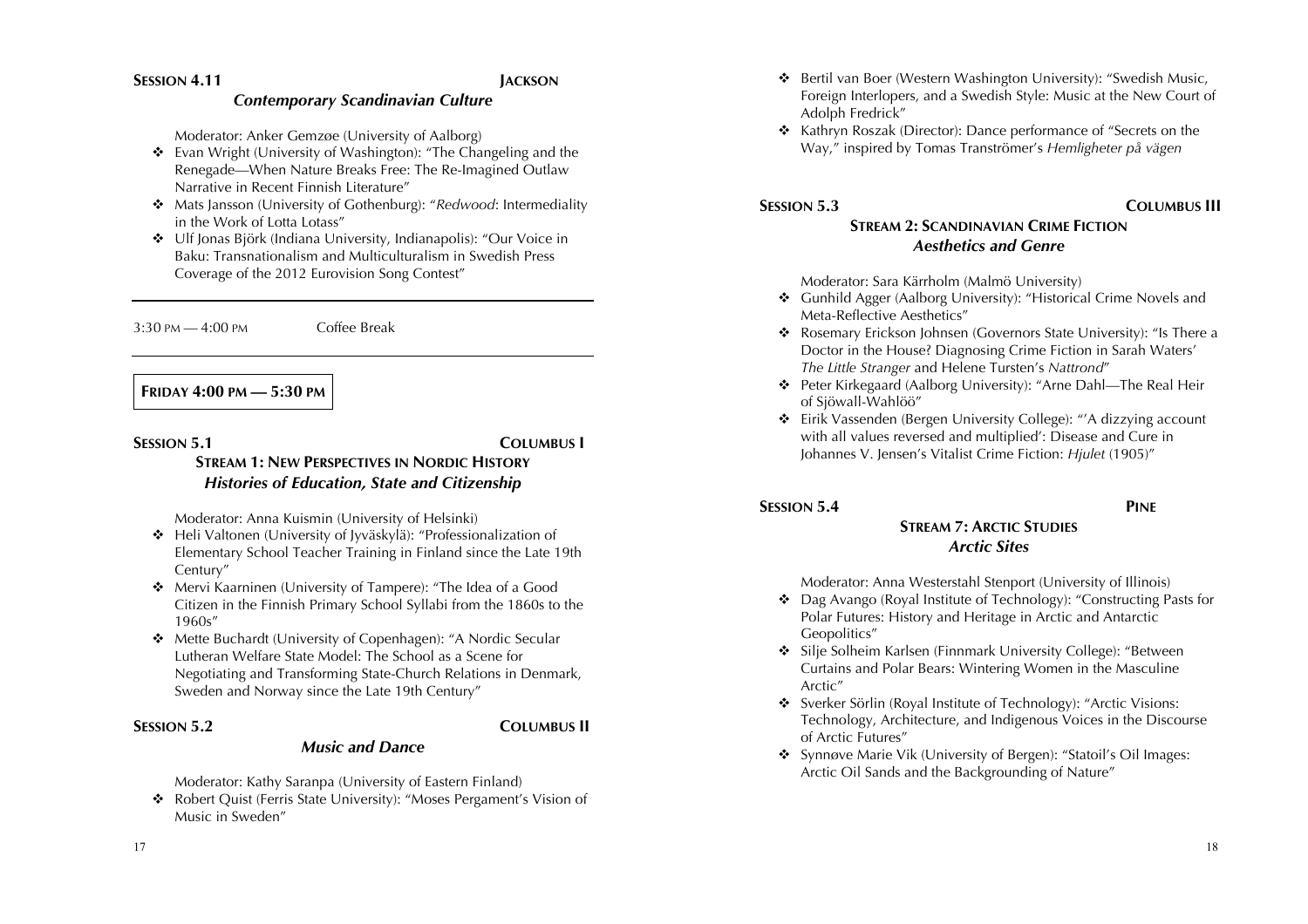### *Racism/Xenophobia*

Moderator: Monika Zagar (University of Minnesota)

- ! Hana Worthen (Barnard College, Columbia University): "Silenced History: 'Humanism' and Finnish Cultural Studies"
- ! Catrin Lundström (Linköping University): "Swedish Whiteness and White Melancholia: A Case Study of a White Nation in Crisis, Its History and Future"
- ! Ben Teitelbaum (University of Colorado): "'Alla har rätt till sitt eget land': Localism, Globalism, and Rise of White Power Reggae in Sweden"
- ! Hans Wallengren (Lund University): "Meeting Refugees: Attitudes towards Refugees in a Middle Range Swedish City since 1945"

### **SESSION 5.6 MASON II**

# *Migration I*

Moderator: Úlfar Bragason (University of Iceland)

- ! Julie K. Allen (University of Wisconsin, Madison): "Vikings of the Pacific: Danish Immigrant Communities in New Zealand"
- Mary Ehrlander (University of Alaska, Fairbanks): "Albin Johnson— A Swedish Covenant Missionary at Yakutat"
- ! Patricia Marton (Independent Scholar): "Annotation of Mother's Letters"

# **SESSION 5.7 WASHINGTON**

# **STREAM 4: LANGUAGE IDENTITY/PEDAGOGY** *Textbooks, Language Attrition, Materials*

Moderator: Sirpa Tuomainen (UC Berkeley)

- ! Marlene Hastenplug (University of Frankfurt): "Who Do You Think You Are? The Depiction of Danes as Puritans in Textbooks"
- ! Emily Cibelli (UC Berkeley): "Language Attrition and Maintenance in a Heritage Speaker of Finnish"
- ! Amanda Pirilä (UC Berkeley): "Language Café for Multi-Level Language Learners"
- ! Louis Janus (University of Minnesota): "New Nordic Language Teaching Material"

### **SESSION 5.8 MONTGOMERY**

# *Medieval Scandinavia*

Moderator: Shaun F. D. Hughes (Purdue University)

- ! James E. Knirk (University of Oslo): "The Kuli Runestone: Reading and Interpretation"
- ! Dayanna Knight (University of Nottingham): "Identity Construction and Maintenance in the North Atlantic, CE800–1250"
- ! Lise Gjedssø Bertelsen (Uppsala University): "DR 42, the Large Picture Runestone in Jelling, Denmark: The Initiator of the Scandinavian Picture Runestone Era"
- $\div$  Jens Eike Schnall (University of Bergen): "Agonal Discourse and Collective Identity in the Medieval North"

# **SESSION 5.9 SANSOME**

# *Swedish-American Transatlantic Influence*

### Moderator: Patrick Wen (UCLA)

- ! Jennifer Eastman Attebury (Idaho State University): "Locating the Mid-Century Ethnic Revival via Trans-Atlantic Contacts"
- ! Dag Blanck (Uppsala University): "On Writing Trans-Atlantic History: The Role of Ethnicity in Swedish-American Relations"
- ! Ann-Kristin Wallengren (Lund University): "Back to the Past: Screening of Swedish Films in the Swedish-American Community until 1950"

# **SESSION 5.10 BALLROOM**

# **CONVERSATIONS WITH NORDIC AUTHORS** *Hanne Ørstavik, Norway*

(with Jan Sjåvik, University of Washington)

# **SESSION 5.11 JACKSON**

### *Poetry II* Moderator: Bjarne Markussen (University of Agder)

- ! Peter Stein Larsen (Aalborg University): "Montage Aesthetics in Contemporary Poetry"
- ! Evelina Stenbeck (Lund University): "Performative Aesthetics in Swedish Contemporary Poetry"
- ! Marianne Ølholm (Copenhagen University): "Experimental Nordic Poetry in the Digital Public Sphere"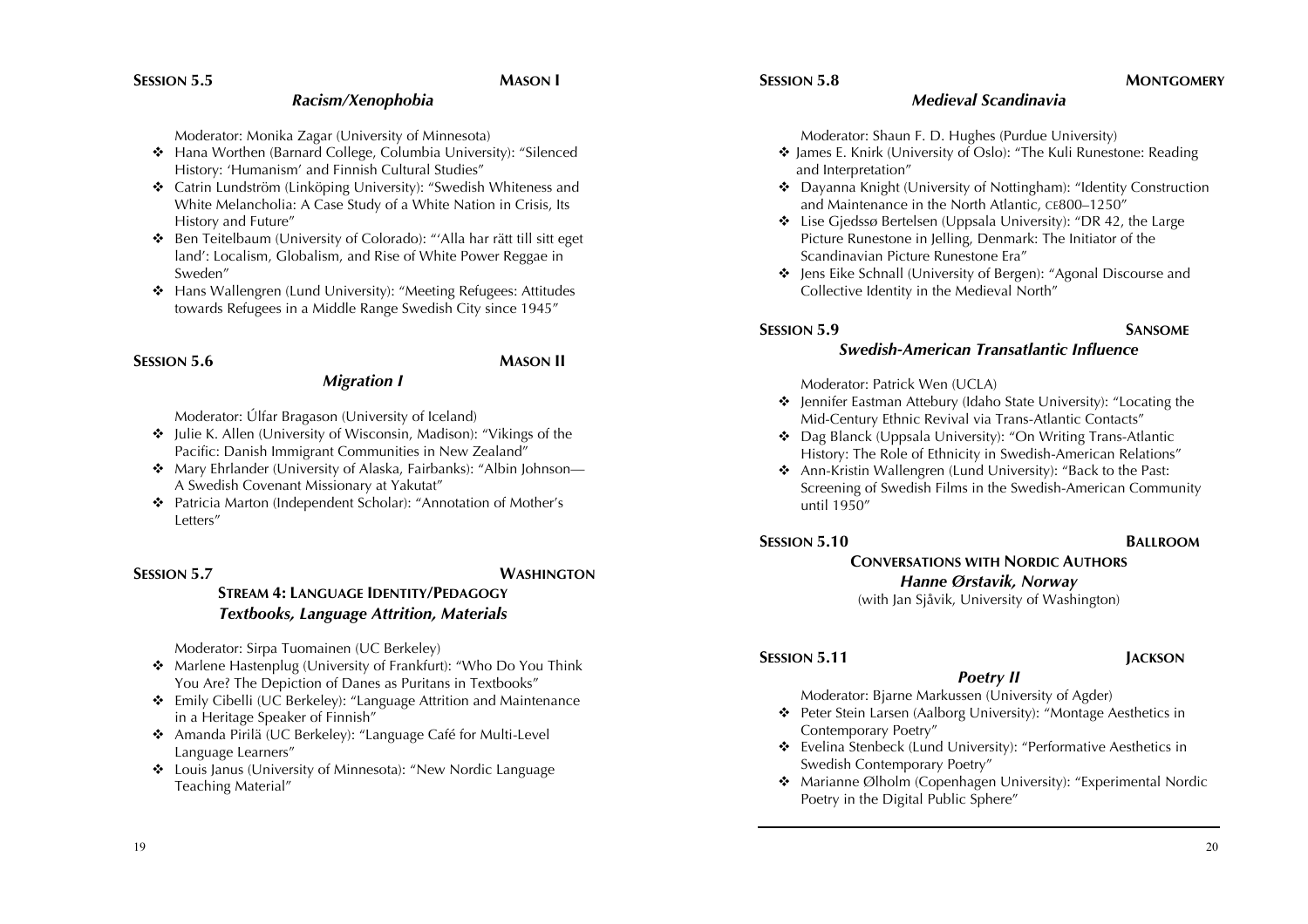| <b>SESSION 6.1</b>    |                                                                          | <b>COLUMBUS</b> I     |
|-----------------------|--------------------------------------------------------------------------|-----------------------|
|                       | <b>SATURDAY 8:30 AM - 10:00 AM</b>                                       |                       |
| $9:00$ AM - $5:00$ PM | Book Display (ongoing)                                                   | Front                 |
| Saturday, May 4       |                                                                          |                       |
| $7:00-8:00$ PM        | American-Scandinavian Foundation<br>Reception                            | <b>BALLROOM FOYER</b> |
|                       | 5:30 - 7:00 PM SASS General Membership<br><b>Annual Business Meeting</b> | Ballroom              |

# **STREAM 1: NEW PERSPECTIVES IN NORDIC HISTORY** *Nordic Democracy*

Moderator: Pertti Haapala (University of Tampere)

- ! Anna Friberg (Mid Sweden University): "Democracy Extended: The Concept of Democracy within Scandinavian Social Democracy"
- ! Guðmundur Jónsson (University of Iceland): "Iceland and the Nordic model of Consensual Democracy"
- ! Carl Marklund (Södertörn University): "Mapping Models: The Shifting Fates of the Nordic Model on the Global Market of Ideas, circa 1800–2012"
- **\*** Karen Erickson (Southern New Hampshire University): "Visions and Values of Finland's Political Leadership: The First Kekkonen Administration"

# **SESSION 6.2 COLUMBUS II**

Moderator: Eirik Vassenden (Bergen University College)

\* Gustaf Marcus (Linköping University): "On the Origin of Authors: Heredity, Authorship and Masculinity in *Vivisections I–II* by August Strindberg and *The Men of Today* by Ola Hansson"

*Vitalism*

**\*** Anna Jörngarden (Stockholm University): "The Voice of the Blood: Knut Hamsun's Melodramatic Modernism"

- ! Mads B. Claudi (University of Oslo): "Arctic Nature Discourse in Kristofer Uppdal's Poetry"
- \* Anders Ehlers Dam (University of Copenhagen): "The Art of Forgetting: Breaking with the Past in Turn-of-the-Century Danish Literature"

# **SESSION 6.3 COLUMBUS III**

# **STREAM 2: SCANDINAVIAN CRIME FICTION** *Geography and Place*

Moderator: Andrew Nestingen (University of Washington)

- ! Janis Granger (Danish Institute for Study Abroad): "Paradise Lost: Norwegian Goodness in Karin Fossum's *Don't Look Back*"
- ! Anna Estera Mrozewicz (Adam Mickiewicz University, Poznan): "Porous Borders: Crossing the Boundaries to 'Eastern Europe' in Scandinavian Crime Fiction"
- ! Sara Kärrholm (Malmö University): "Dogs, She Wolves, and Northern Wilderness in Åsa Larsson's Crime Novels"

# **SESSION 6.4 PINE**

# **STREAM 7: ARCTIC STUDIES** *Arctic Imagery* FLASH PANEL

Moderator: Mark Safstrom

- $\triangleleft$  Luis Rocha Antunes (University of Kent): "Thermoception in Film Knut Erik Jensen and the Aesthetics of Cold"
- ! Nika Potinkara (University of Jyväskylä): "The People of the North: Sámi Ethnicity and Sámiland in Museum Exhibitions"
- ! Gunnar Iversen (NTNU Trondheim): "Arctic Carnevalesque: Ethnicity, Gender and Transnationality in the Films of Tommy Wirkola"
- ! Lill-Ann Körber (Humboldt University, Berlin): "See the Crashing Masses of White Death': Greenland, Race, and the Sublime in the 'Bergfilm' *SOS Iceberg* (1933)"
- ! Scott MacKenzie (Queen's University), Anna Westerstahl Stenport (University of Illinois at Urbana-Champaign), and Sara Backlund (University of Illinois at Urbana-Champaign): "Screen Re-Flections: Toponymies of Arctic Spectacle."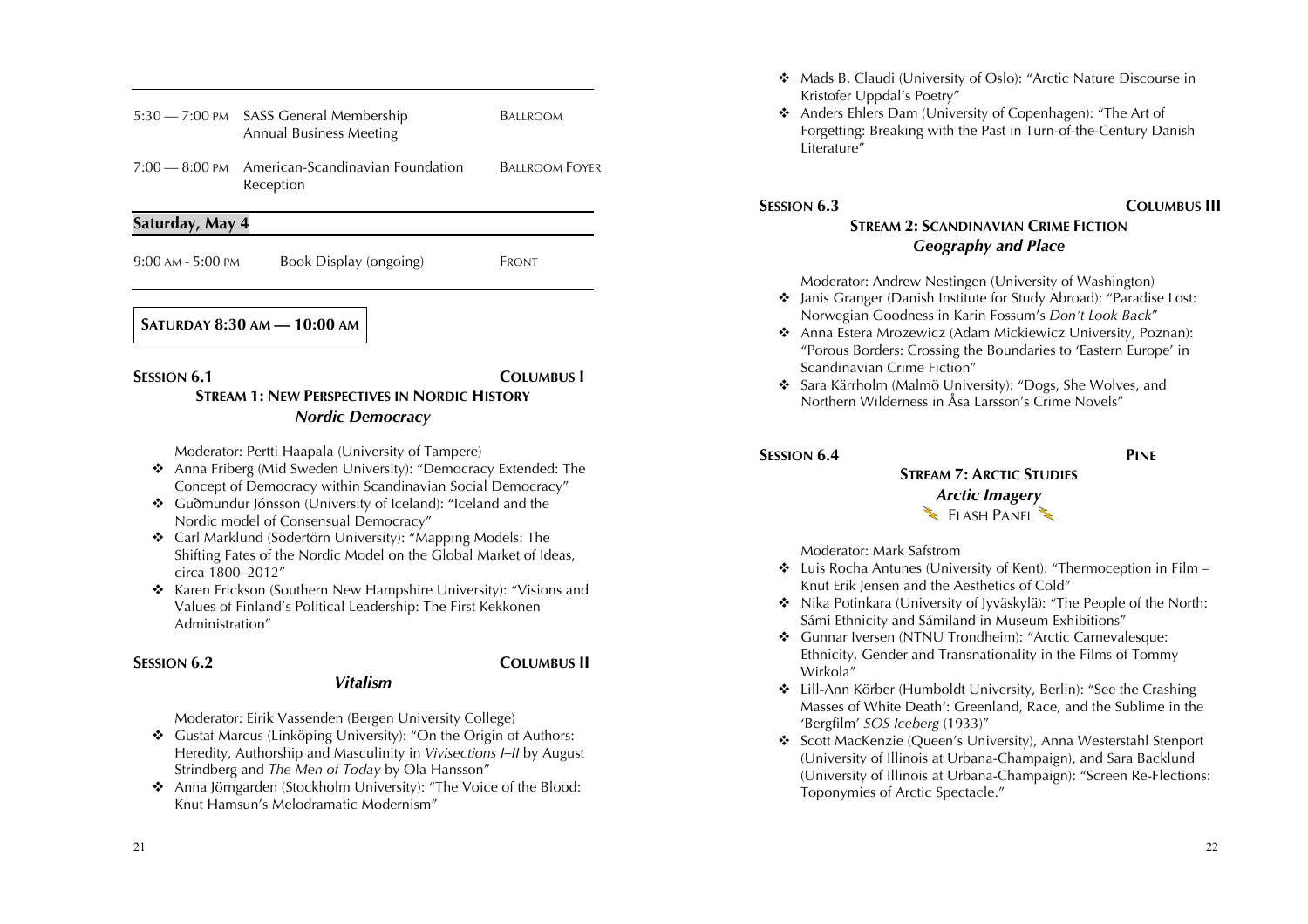### **SESSION 6.8 MONTGOMERY**

### *Media*

Moderator: Louise Nilsson (Uppsala University)

- \* Katia Shave (University of Washington): "The Swedish Media and the 'Problem Suburbs' in Contemporary Swedish Literature"
- ! Lisa Locascio (University of Southern California): "The White Spirit: *Hell on Wheels*' 'Swede' as Identity Enforcer"
- **\*** Aaron Seth Kahn (University of Wisconsin): ""The White Sport: Popular Depictions of the 1968 Båstad Demonstrations" "
- ! Sophie Elsässer (Lund University): "The Swedish Consumer Journal *Råd & Rön* and the Influence from the Consumer Authorities"

### **SESSION 6.6 MASON II**

# *Migration II*

Moderator: Michael F. Metcalf (The University of Mississippi)

- Úlfar Bragason (University of Iceland): "Photography and America Letters"
- ! Arnold R. Alanen (University of Wisconsin): "Invisible No More: Identifying Finnish Immigrants in America's 19<sup>th</sup>-Century Census Documents"
- ◆ Ulla Aatsinki (University of Jyväskylä): "Educational Aspirations among Nordic Immigrants"

### **SESSION 6.7 WASHINGTON**

# *Amalie Skram*

Moderator: Désirée M. Ohrbeck (University of Washington)

- ! Jorunn Hareide (University of Oslo): "Amalia Skram's *Agnete*  (1983): A Drama of Reconciliation"
- ! Janet Garton (University of East Anglia): "Amalie Skram and Henrik Ibsen: A Missing Link"
- ! Katherine Hanson (University of Washington): "The Constantinople of Amalie Skram and Fru Inés"
- $\div$  Sissel Furuseth (NTNU Trondheim): "The Heretical Reader Becomes an Author: Amalie Skram as Literary Critic"

### *Stones and Identity*

Moderator: Sirpa Aalto (University of Oulu)

- ! Jackson Crawford (UCLA): "Icelandic: A Case Study for the Historical Development of Basic Color Terms"
- ! Gro-Renée Rambø (University of Agder): "Cultures, Contacts, and Communication in Scandinavian Cities in the Late Middle Ages"
- ! Elisabeth I. Ward (UC Berkeley): "Materiality, Memory, and Movement: Þórður hreða's Travels in Miðfjörður"

### **SESSION 6.9 SANSOME**

# *Visuality*

Moderator: Mats Jansson (University of Gothenburg)

- ! Jakob Holm (University of Texas): "The Past in the Present— Magritte, Picasso, and the New Scandinavian Novel"
- ! Sarah J. Paulson (NTNU Trondheim): "Ekphrasis, the Reader, and the (Contemporary) Novel"
- ! Kjell Ivar Skjerdingstad (Oslo and Akershus College of Applied Sciences): "The Literary Eye: Looking at the Look of Hans Herbjørnsrud"
- ! Kitty Corbet Milward (Edinburgh University): "Representations of Christiania's Working Class Woman, 1880-1905"

# **SESSION 6.10 JACKSON**

# **STREAM 5: THE AUTHOR**

Moderator: Jens Monrad (University of British Columbia)

- ! Cristine Sarrimo (Malmö University): "Writing the Autobiographical I: The Construction and Reception of the 'Authentic' Author in Contemporary Swedish Cultural Publics"
- ! Ingeborg Kongslien (University of Oslo): "The First-Person Narrator in Novels by Translingual Writers, or: An Inky Life-Line of Survival"
- ! Jyrki Nummi (University of Helsinki): "Academic Tastes or Empirical Facts? The Critical Re-Evaluation of the Early Finnish Woman Novelists and the Canon"
- ! Jahn Holljen Thon (University of Agder): "The Author in Scandinavian Literary Criticism, 1890 – 1920"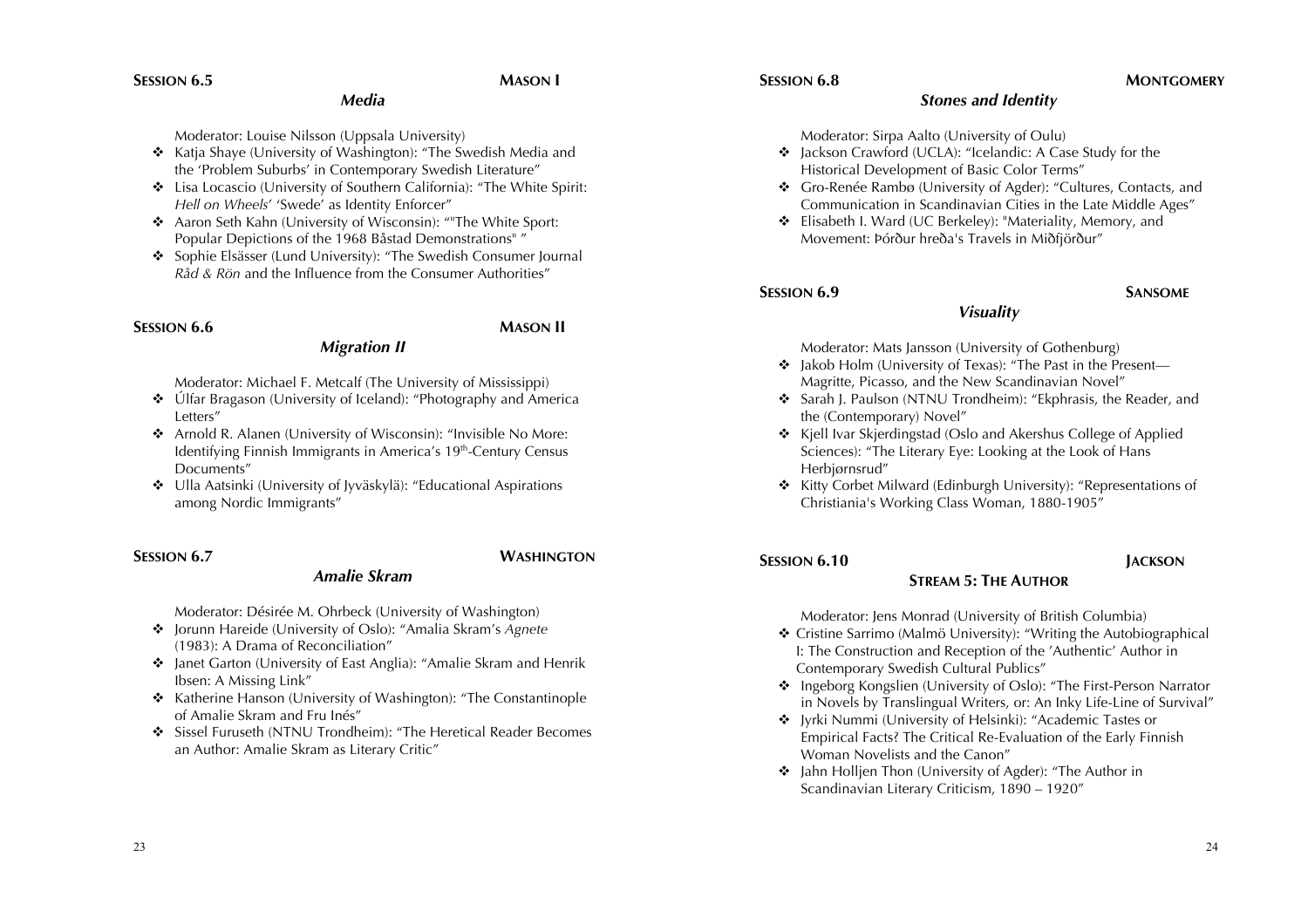# **SESSION 7.2 COLUMBUS II**

### *Gender and Identity*

Moderator: Olivia Gunn (Pacific Lutheran University)

- ! Timothy Warburton (University of Washington): "Contesting Cultural Memory with Jonas Gardell's *Torka aldrig tårar utan handskar*"
- \* Matilda Torstensson Wulf (Linköping University): "In Need of Companionship and Longing for Solitude: The Conflicting Roles of Spouse and Author in Märta Tikkanen's *Nu imorron* (Now Tomorrow, 1970) and Henrik Tikkanen's *Mariegatan 26* (1877)"
- ◆ Anne Kupila (Finnish Virtual University of History): "European Identities Project"
- **\*** Tiina Kinnunen (University of Jyväskylä): "Scandinavian Feminisms: A Comparative Perspective of Ideas and Networks"

# **SESSION 7.3 COLUMBUS III**

# *The State of Literature*

Moderator: Marianne Stecher (University of Washington)

- ! Peter Simonsen (University of Southern Denmark): "Death and the Welfare State"
- ! Camilla Schwartz (University of Southern Denmark): "The Tale of the Healthy Happy Welfare Citizen—A Political and Literary Polemic"
- $\triangle$  Tue Andersen Nexø (University of Copenhagen): "Is There a Novel at the Heart of City Hall?"
- ! Anne-Marie Mai (University of Southern Denmark): "The Cultural Poetics of the 2008 Festival Speech of Anders Fogh Rasmussen"

# **SESSION 7.4 PINE**

# **STREAM 7: ARCTIC STUDIES** *Arctic Geo-Politics*

Moderator: Scott MacKenzie (Queen's University)

- ! Jessica Carden (TrAIN: Research Centre for Art, Identity and Nation, University of the Arts London): "Pressing Through the Ice: Black British Filmmaking, Whiteness, and the Legacy of British Colonial Constructions of the Arctic Landscape"
- ◆ Monica Kim Mecsei (NTNU Trondheim): "Negotiating Sámi Identity: Language and Sámi Film Policy"

*Found in Translation*

Moderator: Margaret O'Leary (St. Olaf College)

- **\*** Norman Robert Spencer (Norges Bank): "Found in Translation: Translating as Vocation and Avocation"
- ! Kathy Saranpa (University of Eastern Finland): "Mangos and Malpractice: An LSP Translation Story"
- \* Frankie Shackelford (Augsburg College): "Got Diversity? Developing a Cross-Cultural Studies Major"
- ! Laura Wideburg (Independent Translator): "Found in Translation: Deep, Dark Secrets of Swedish Thriller Translation"

**Poster Session**

### **SESSION 6.12 DAVIS**

! Rikard Schönström and Anders Mortensen: "Report from a Center for Scandinavian Studies in Scandinavia"

10:00 AM — 10:30 AM Coffee Break

# **SATURDAY 10:30 AM — 12:00 PM**

**SESSION 7.1 COLUMBUS I**

Moderator: Jay Lutz (Oglethorpe University)

! Andreas Hedberg (Uppsala University): "Swedish Fiction and World Literature as System. A Methodological Approach"

*World Literature*

- \* Malin Nauwerck (Uppsala University): "The task in hand takes precedence over skaldic craft'—Mythologizing, Norms, and Lukewarm Attitudes to Internationalization in the Reception of Klas Östergren's *Hurricane Party* in Sweden"
- ! Agnes Broomé (University College of London): "'The most ambitious simultaneous worldwide publication ever undertaken' – Literary and Marketing Contexts and their Impact on the Reception of Klas Östergren's *Hurricane Party* in the UK"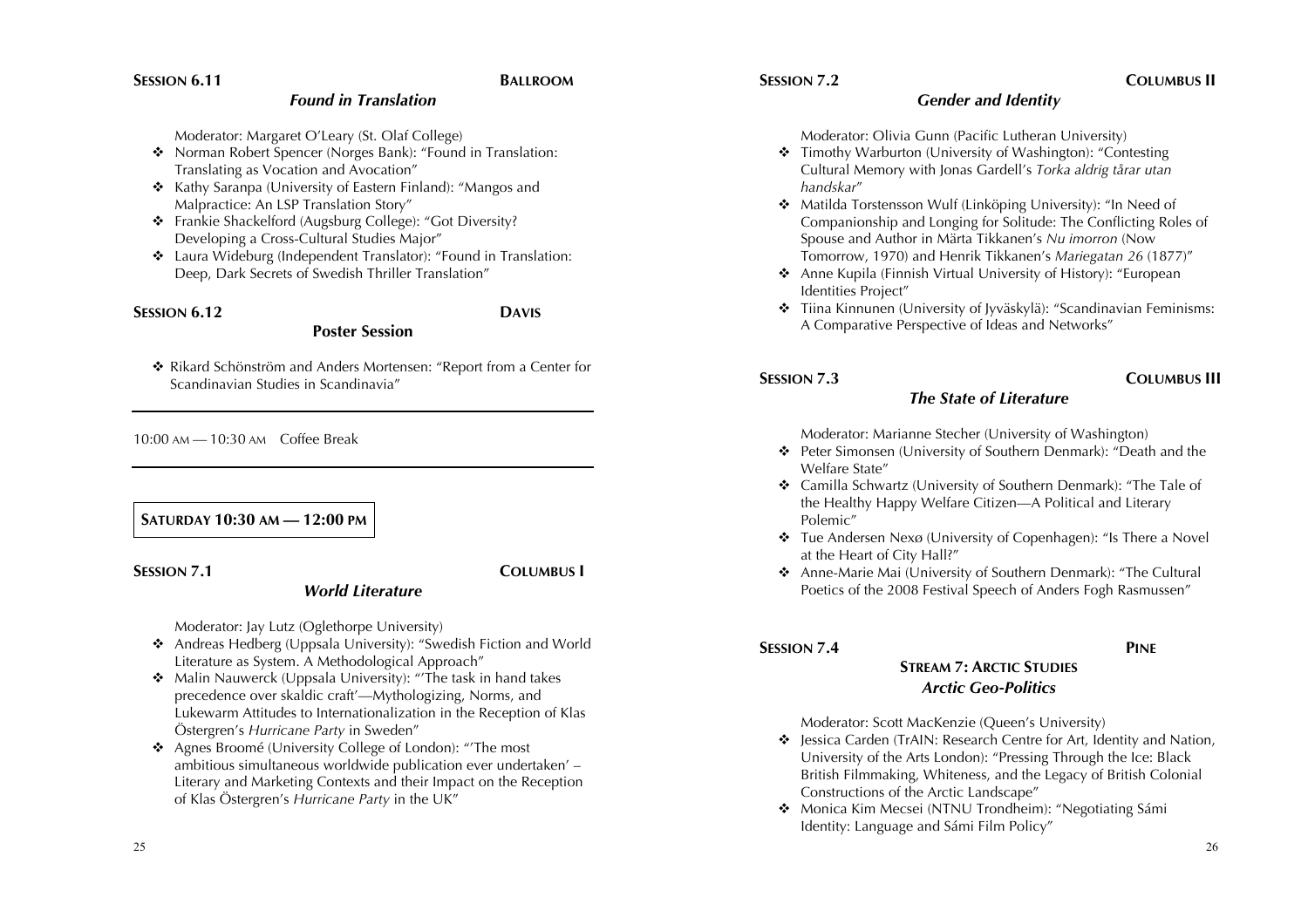- ! Eric Paglia (Royal Institute of Technology): "The Emergence of a Global Arctic Discourse"
- ! Nina Wormbs (Royal Institute of Technology): "Arctic Assessments: To Define a Region and Its Future"

### **SESSION 7.5 MASON I**

Moderator: Tim Frandy (University of Wisconsin)

◆ Hanna Snellman (University of Helsinki): "Early Finnish-American Cookbooks: Ethnicity, Class, and Gender in Perspective"

*Folklore I*

- ! Lizette Gradén (Nordic Heritage Museum): "Architecture and Design in Storytelling: Approaches to Community Engagement in Nordic-American Museums"
- ! Christopher Bishop (University of Wisconsin): "Defining a Student Nation: Changing Attitudes as Reflected in a Century of Songbooks"
- ! Thomas Dubois (University of Wisconsin): "Odious, Irrational, or Clinically Effective? Learning to Appraise the Healing Recommendations of Johan Turi"

### S**ESSION 7.6 MASON II**

# *Teaching Scandinavian Studies in the United States*  $\blacktriangleright$  SHS FLASH PANEL

Moderator: Terje Leiren (University of Washington)

- $\div$  Sharon Franklin-Rahkonen (Indiana University of Pennsylvania): "Teaching Scandinavian History at a Medium-Sized State University"
- ! Shelly Nordtorp-Madson (University of St. Thomas, St. Paul): "Sneaking in the Back Door: Teaching Scandinavian Topics in a Non-Scandinavian Environment"
- ! Frankie B. Shackelford (Augsburg College): "Developing a Cross-Cultural Studies Major at Augsberg College"
- \* Mark Sandberg (UC Berkeley): "A Syllabus Bank for SASS"
- Nancy Wicker (University of Mississippi): "From Minnesota to Mississippi: Beyond 'Heritage' Learners"
- \* Kjerstin Moody (Gustavus Adolphus College): "Depth and Breadth: Considerations on How to Engage Majors and General Education Students in the Scandinavian Cultural Studies Classroom"

# **SESSION 7.7 WASHINGTON**

# *Strindberg*

Moderator: Lotta Gavel-Adams (University of Washington)

- $\div$  Johan Christian Nord (University of Aarhus): "Between Perspective and Revelation—A Foundational Tension in August Strindberg's 'Scientific-Science Critical' Writings"
- \* Axel Englund (Stockholm University): "Sexuality Out of Bounds, Bodies Under Control: *Julie* at the Opera"
- ! Linda Badley (Middle Tennessee State University): "Strindberg, von Trier, and the Scandinavian Psychodrama"

### **SESSION 7.8 MONTGOMERY**

Moderator: Ellen Rees (University of Oslo)

! Sandra Saari (Rochester Institute of Technology): "Representations of the Uncanny in Ibsen's *The Masterbuilder* and *Little Eyolf*"

*Ibsen*

- ! William A. Johnsen (Michigan State University): "Aggravation and Violence in Ibsen's *Hedda Gabler*"
- ! Astrid Sæther (University of Oslo): "Falling Bodies in Ibsen's Prose and Dramatic Writing"
- ! Rikard Schönström (Lund University): "The Uninvited Guest: How Reality Effect is Produced in Ibsen's Naturalist and Symbolist Plays"

# **SESSION 7.9 SANSOME**

### *Adolescence and Childhood*

Moderator: Åsa Nilsson Skåve (Linnaeus University)

- ! Lotta Bergman (Lund University) and Magnus Persson (Malmö University): "Reluctant Authorities: The Author in the Classroom"
- \* Karin Nykvist (Lund University): "Constructing the Autonomous Child in Swedish 20<sup>th</sup>-Century Fiction"
- ! Carsten Holm (University of Kansas): "'Världens bästa skitskola?' The Swedish School Debate and an Emerging Nordic Declinism"
- ! Malin Alkestrand (Lund University): "Identity Play in *Cirkeln* (The Circle)"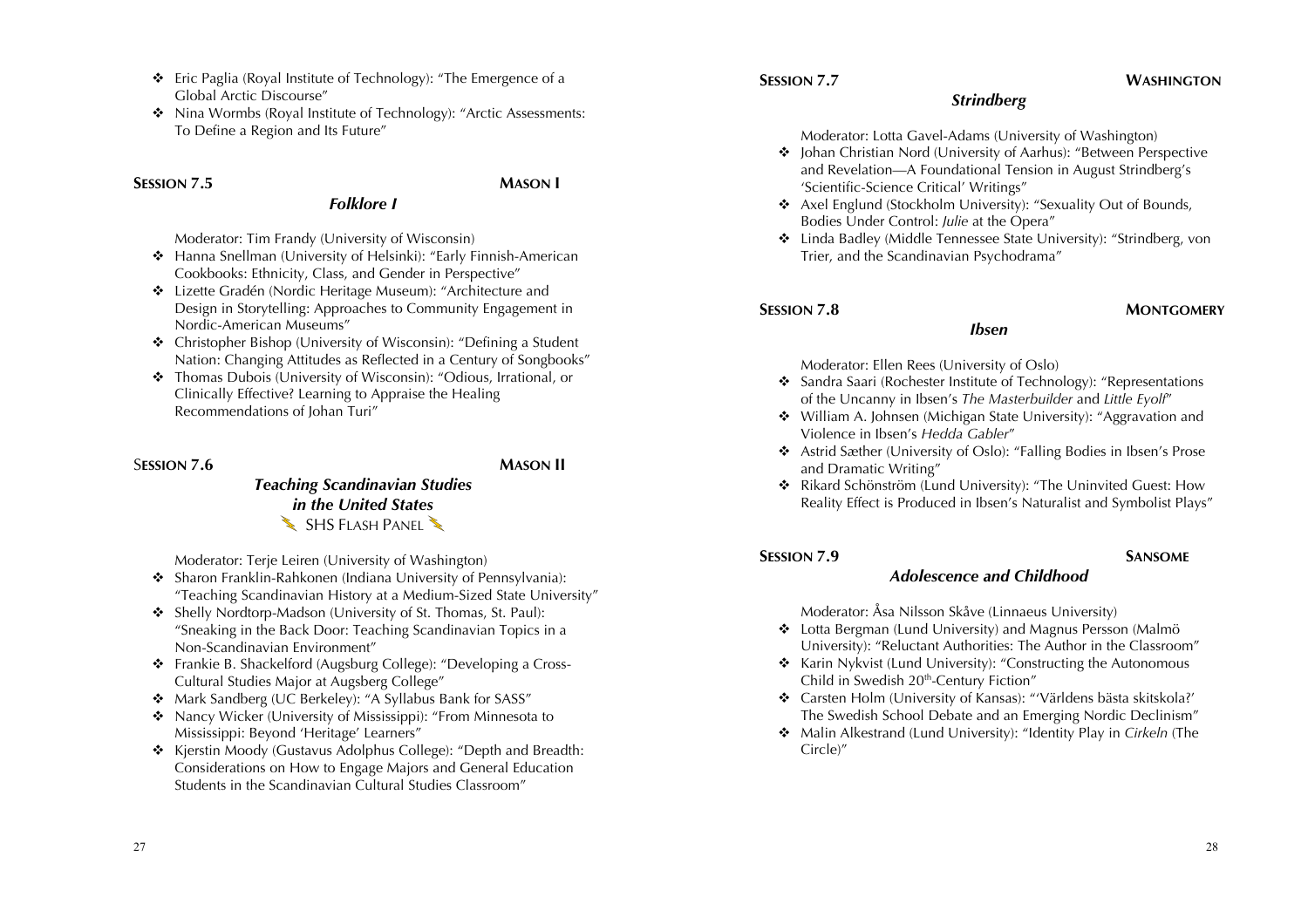# **SESSION 7.10 JACKSON**

**CONVERSATIONS WITH NORDIC AUTHORS**

*Rosa Liksom, Finland*

(with Andrew Nestingen, University of Washington)

### **SESSION 7.11 BALLROOM**

# *Documentaries*

Moderator: Gunnhild Agger (Aalborg University)

- ! Åsa Bergström (Lund University): "Swedish Televised Docudrama: A Historical Journey through the Borderlands of Fact and Fiction"
- ! Roswitha Skare (University of Tromsø): "*Nanook of the North*  (1922) and Its Context"
- $\div$  Stine Sand Eira (Finnmark University College): "Media Images Seen from Both Sides of the Camera"

**SESSION 7.12 DAVIS**

**CSS Poster (see 6.12)**

12:00 PM — 1:30 PM Lunch

**SATURDAY 1:30 PM — 3:00 PM** 

### **SESSION 8.1 COLUMBUS I STREAM 1: NEW PERSPECTIVES IN NORDIC HISTORY** *Knowledge Production in Nordic History*

Moderator: Pirjo Markkola (University of Jyväskylä)

- ! Pertti Haapala (University of Tampere): "The Rise and Coming Fall of Nationalism in Finnish Historiography"
- ◆ May-Brith Ohman Nielsen (University of Agder): "Humanizing Norwegian History"
- ! David Östlund (Södertörn University): "The Crystal Ball of Modernity: An Era of 'Swedology', 1928–1980"

# **SESSION 8.2 COLUMBUS II**

# *Multiculturalism and Identity*

Moderator: Ingeborg Kongslien (University of Oslo)

- ! Monika Zagar (University of Minnesota): "Narrative Themes and Patterns in Adoption Stories"
- ! Sabina Ivenäs (Independent): "A Story of My Own? Dealing with Hegemonic Narrative Structures in Scandinavian Adoption Literature Written by Transnational Adoptees, 1996–2005"
- ! Marit Barkve (University of Wisconsin): "Memoirs, Multiculturalism, and Feminism: Is Multiculturalism Bad for Woman?"
- Vasilis Papageorgiou (Linneaus University): "Euphoric Interactions: A Greek Author's Scandinavian Wanderings"

# **SESSION 8.3 COLUMBUS III**

# *Scandinavian Cinema: History and Gender*

### Moderator: Maaret Koskinen (Stockholm University)

- \* Kristel Jensen (University of Agder): "Why North? The Norwegian Neo-Western as the Road to Modern Manhood"
- \* Tom Conner (St. Norbert College): "Hamsun, Hansen, Troell, and "me": *Hamsun* as mise-en-abyme"
- ! Anne B. Wallen (University of Kansas): "Struensee's Ghosts"
- ! Jenny Björklund (University of Uppsala): "Arrogant Perceptors, World Travelers, and Backpackers: Bodies and Spaces in Lukas Moodyson's *Mammoth*"

# **SESSION 8.4 PINE**

# *Eco-Literature*

Moderator: Christopher Oscarson (Brigham Young University)

- \* Nate Kramer (Brigham Young University): "The Ecological Andersen"
- ! Håkan Sandgren (Högskolan, Kristianstad): "The Nature of Nature Writing: The Politics of Environmental Education and the Necessity of Spiritual Commitment in the Writings of Stefan Edman"
- ! Åsa Nilsson Skåve (Linnaeus University): "Ecocriticism in Stefan Casta's *Den gröna cirklen* (2011)"
- ! Søren Langager Høgh (Copenhagen University): "Things in Literature"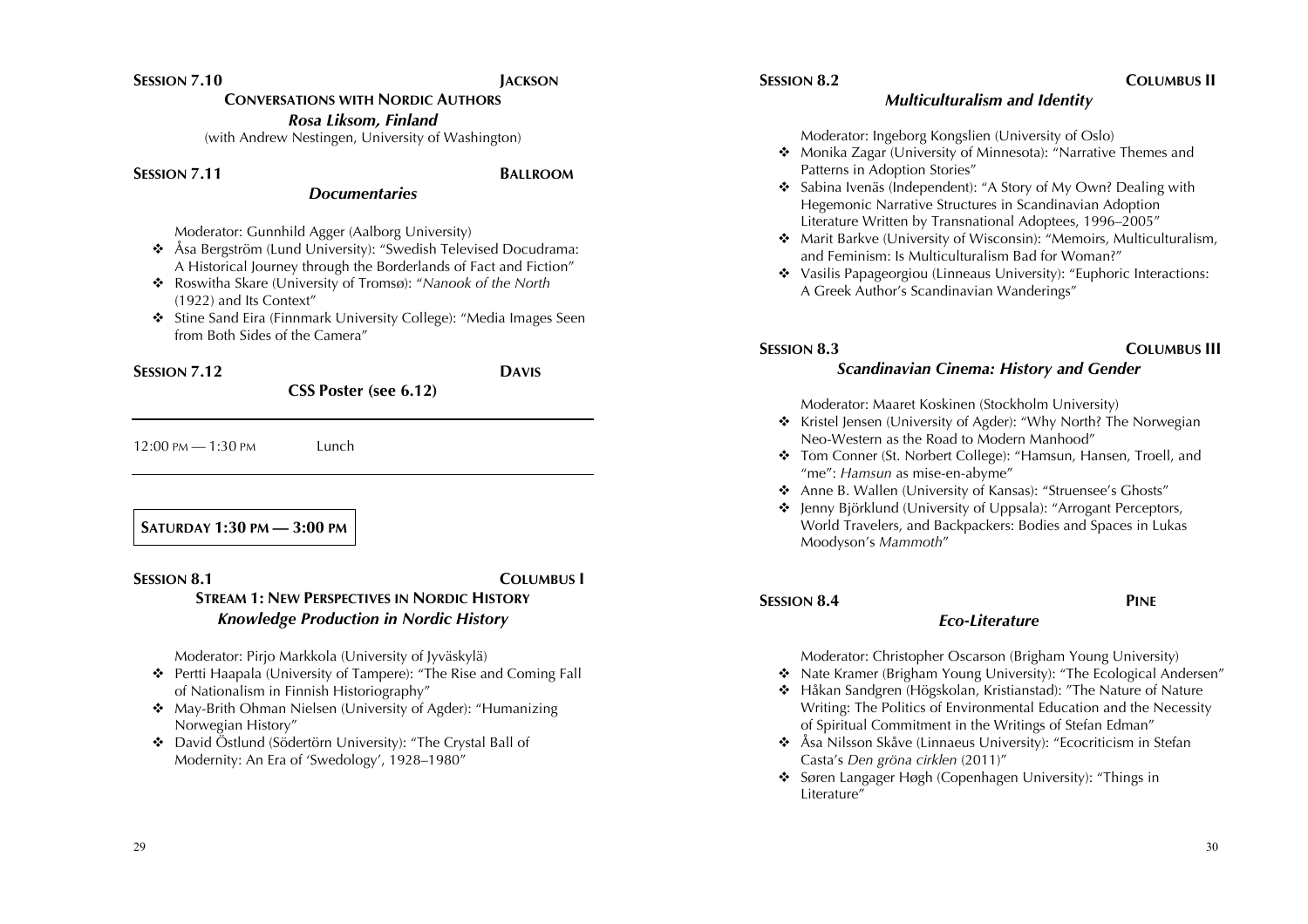### *Folklore II*

Moderator: Benjamin Teitelbaum (University of Colorado)

- ◆ James Leary (University of Wisconsin): "Hilton 'Ola' Hansen: The Norwegian Hillbilly"
- ! Marcus B. Cederström (University of Wisconsin): "Signe Aurell and the Scandinavian-American Labor Movement in the Upper Midwest"
- ! Tim Frandy (University of Wisconsin): "How to Make a Noise Like a Worm: Fishing Guides, Tourism, and Identity in the New World"
- ❖ Anna Rue (University of Wisconsin): "New Directions in Norwegian-American Music and Culture: The Völva Kona"

### **SESSION 8.6 MASON II**

Moderator: Mark Mussari (University of Arizona)

• Silje Ingeborg Harr Svare (University of Oslo): "Subjectivity and Romanticism in the Poetry of Inger Christensen"

**STREAM 5: THE AUTHOR**

- ! Gitte Mose (University of Oslo): "The ('Claus Beck-') Nielsen-Project(s): A Rancièrean Dream of a Political Work of Art?"
- ! Jens Monrad (University of British Columbia): "How It's Put to Use – That's What Makes It Art: Contemporary Danish Authors on Family Relations"
- ! Michael Schmidt-Madsen (University of Copenhagen): "The Role of the Author in Research on Danish Poetics"

# **SESSION 8.7 WASHINGTON**

# *Turn of the 20TH Century*

Moderator: Øystein Sjåstad (University of Oslo)

- ◆ Maria Karlsson (Uppsala University): "In the Eye of Her Audience: The Image of Selma Lagerlöf in the Letters from the Public, 1891- 1941"
- ! Kenneth Lindegren (Lund University): "Love and Coincidence in Hjalmar Söderberg's *Den allvarsamma leken* (The Serious Game, 1912)"
- $\triangle$  Lars Liljegren (Linköping University): "Strindberg in English Translation: Today's Effects of Censorship in Post-Victorian England"
- ◆ Monica Hidalgo (UC Berkeley): "Literary Impressionism and the Perceptual Politics of Herman Bang and Henry James."

### **SESSION 8.8 MONTGOMERY**

# *Violence and Nordic Literature*

Moderator: Ross Shideler (UCLA)

- ! Chiara Benati (University of Genoa): "An Old Norse Manuscript to Die and Kill for: Viktor Arnar Ingólfsson's *Flateyjargáta*"
- ! Désirée M. Ohrbeck (University of Washington): "Women Soldiers: Trauma and Violence in Contemporary Danish War Fiction"
- ! Marianne Stecher (University of Washington): "Violence in Contemporary Nordic Prose—Reflections on War"
- ! Silje Warberg (NTNU Trondheim): "'I Know This: We All Deserve to Die': The Missing Confession in *Sævlid-Gutten* (1896)"

# **SESSION 8.9 SANSOME**

# *Nephi Anderson, Mormonism's Norwegian-American Novelist*

Moderator: Richard Jensen (Independent)

- ! Sarah Reed (University of Wisconsin): "Nephi Anderson and Norwegian-American Literature: Toward a Transnational Mormon Identity"
- ! Scott Hales (University of Cincinnati): "Nephi Anderson and the New Mormon Masculinity"
- ! Eric W. Jepson (Independent): "Lost to Assimilation: Rehabilitating Nephi Anderson, Mormon Norwegian-American Writer"

# **CONVERSATIONS WITH NORDIC AUTHORS** *Roundtable Discussion (Naja Marie Aidt, Rosa Liksom, Sjón, Steve Sem-Sandberg, Hanne Ørstavik)* Moderater: Linda Rugg (UC Berkeley)

# **SESSION 8.11 JACKSON**

# *Literature and the Social*

Moderator: Nils Gunder Hansen (University of Southern Denmark)

! Inger M. Olsen (Portland State University): "H. C. Andersen's Story 'Pengegrisen' and the Danish State Bankruptcy, 1813"

# **SESSION 8.10 BALLROOM**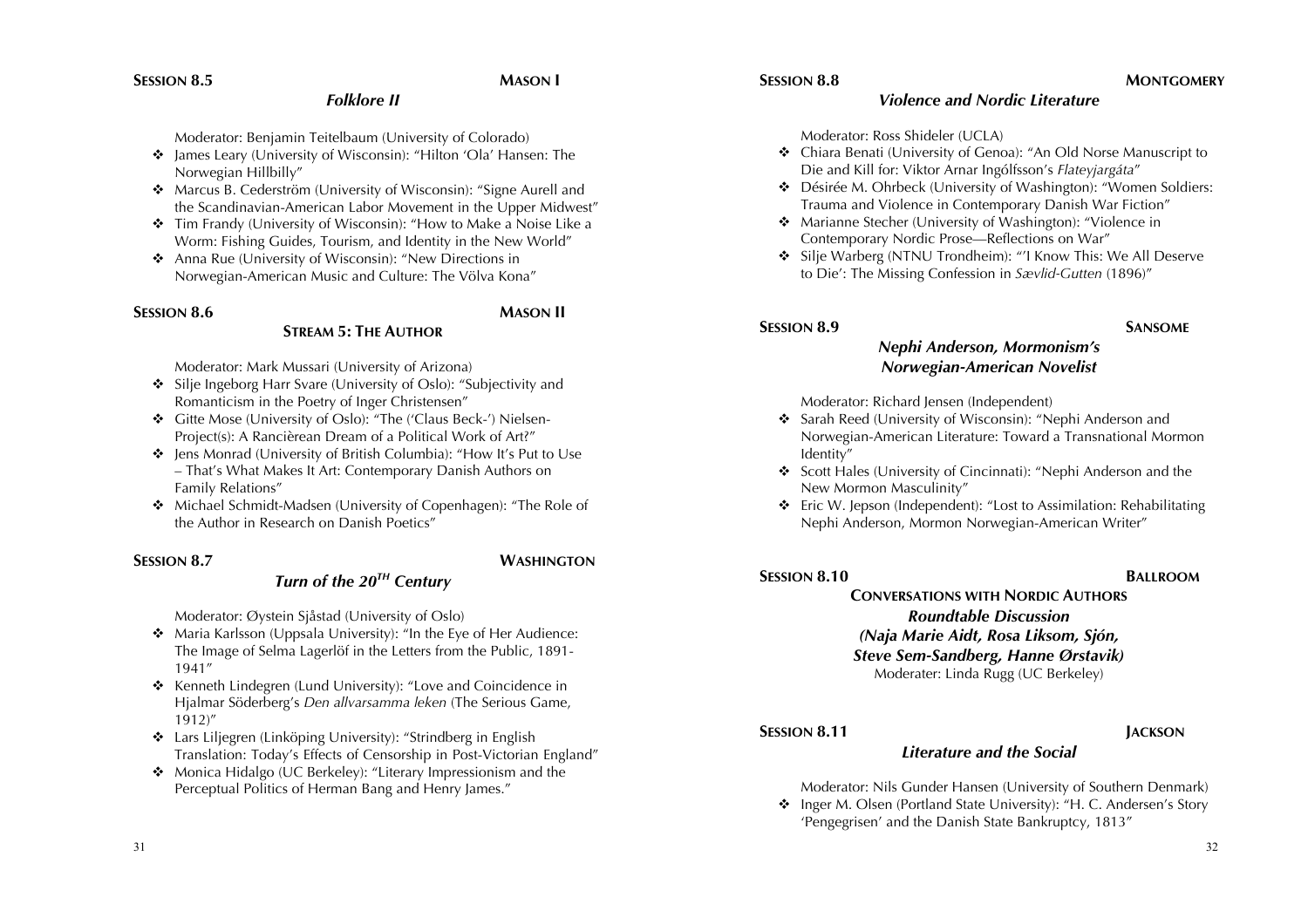- \* Torben Jelsbak (Roskilde University): "Avant-Garde in Power? Klaus Rifbjerg and/in the Danish Welfare State"
- ! Anna Nordenstam (University of Gothenburg): "Place and Power: Canon Formations in Women's Literature Studies in Sweden, 1967– 1982"

**SESSION 8.12 Poster Session (see 6.12) DAVIS**

3:00 PM — 3:30 PM Coffee Break

### **SATURDAY 3:30 PM — 5:00 PM**

### **SESSION 9.1 COLUMBUS I**

# **STREAM 1: NEW PERSPECTIVES IN NORDIC HISTORY** *Histories from Below*

Moderator: Laura Stark (University of Jyväskylä)

- ! Anna Kuismin (University of Helsinki): "Efraim's Chronicle: Historical Consciousness in a Nineteenth-Century Vernacular Text"
- ! Kati Mikkola (University of Helsinki): "Institutional History 'From Below': Finnish Folklore Archives as a Field of Rival Views"
- ! Eija Stark (University of Helsinki): "Social Boundaries and the Common People in Nineteenth-Century Finland"

# **SESSION 9.2 COLUMBUS II**

### *Liminality and the Carnivalesque*

Moderator: Joseph Gonzalez (California State University, Fullerton)

- Mads Sohl Jessen (University of Copenhagen): "Satire and Early Danish Romanticism"
- ! Ivan Z. Sørensen (Independent): "On Karen Blixen's Humour with Continual Reference to Brandes and Kierkegaard"
- \* Theis Duelund Jensen (UCLA): "'Ved at vove Livet vinder man Livet, siger Schiller': Liminal Identities in Meïr Goldschmidt's *A Jew* and *The Raven*"
- ! Ian James Thompson (UC Berkeley): "The Eloquence of the Carnival: Renaissance Humanism and the Carnivalesque in Hieronymus Justesen Ranch's *Karrig Niding*"

### **SESSION 9.3 COLUMBUS III**

### *Borderliners*

Moderator: Merrill Kaplan (The Ohio State University)

- ! Henry Oinas-Kukkonen (University of Oulo): "'Arctic' Finnish Refugees To Be Transported across the North Atlantic into Alaska"
- ! Kati Kanto (University of Oulo): "Are Outlying Districts the Best Places to Grow Up?"
- ! Melissa Gjellstad (University of North Dakota): "Creating New Fairytales: Statoil, Snøhvit, and Petroleum Exploration in the Arctic"
- ! Naja Carina Steenholdt (University of Greenland): "The Hunter's Dilemma: Climate Change and the Challenge to the Traditional Livelihoods in Greenland"

### **SESSION 9.4 PINE**

### *Scandinavian-American Culture*

Moderator: Jennifer Eastman Attebery (Idaho State University)

- ! Patrick Wen (UCLA): "The Dynamo and the Norwegian: The American Innocent in Erlend Loe's *Naiv. Super*"
- ! Andrew Linn, Michael Meredith, and Louise Sørensen (University of Sheffield): "Ola Nordmann Goes West" [presenter: Louise Sørensen]
- ! Erika K. Jackson (Colorado Mesa University): "Swedish Beauties or Feminists with Dragon Tattoos? A History of Sexualizing Nordic Feminine Qualities in American Popular Culture"
- ! Mihail Larsen (Roskilde University): "Scandinavian and American Culture"

### **SESSION 9.5 MASON I**

# *Critical Women*

Moderator: Jenny Björklund (Uppsala University)

- ! Åsa Arping (University of Gothenburg): "Towards a History of Swedish Women Literary Critics"
- ! Bibi Jonsson (Lund University): "'Not Feminist Enough'? Swedish Women Critics and Feminism"
- ! Anna Williams (Uppsala University): "Radical and Reactionary: Swedish Women Critics of the 1930s"
- ! Petra Bäckström (Mid-Sweden University): "United Women? Female Associations in Sundsvall, Sweden, during the First Half of the 20<sup>th</sup> Century"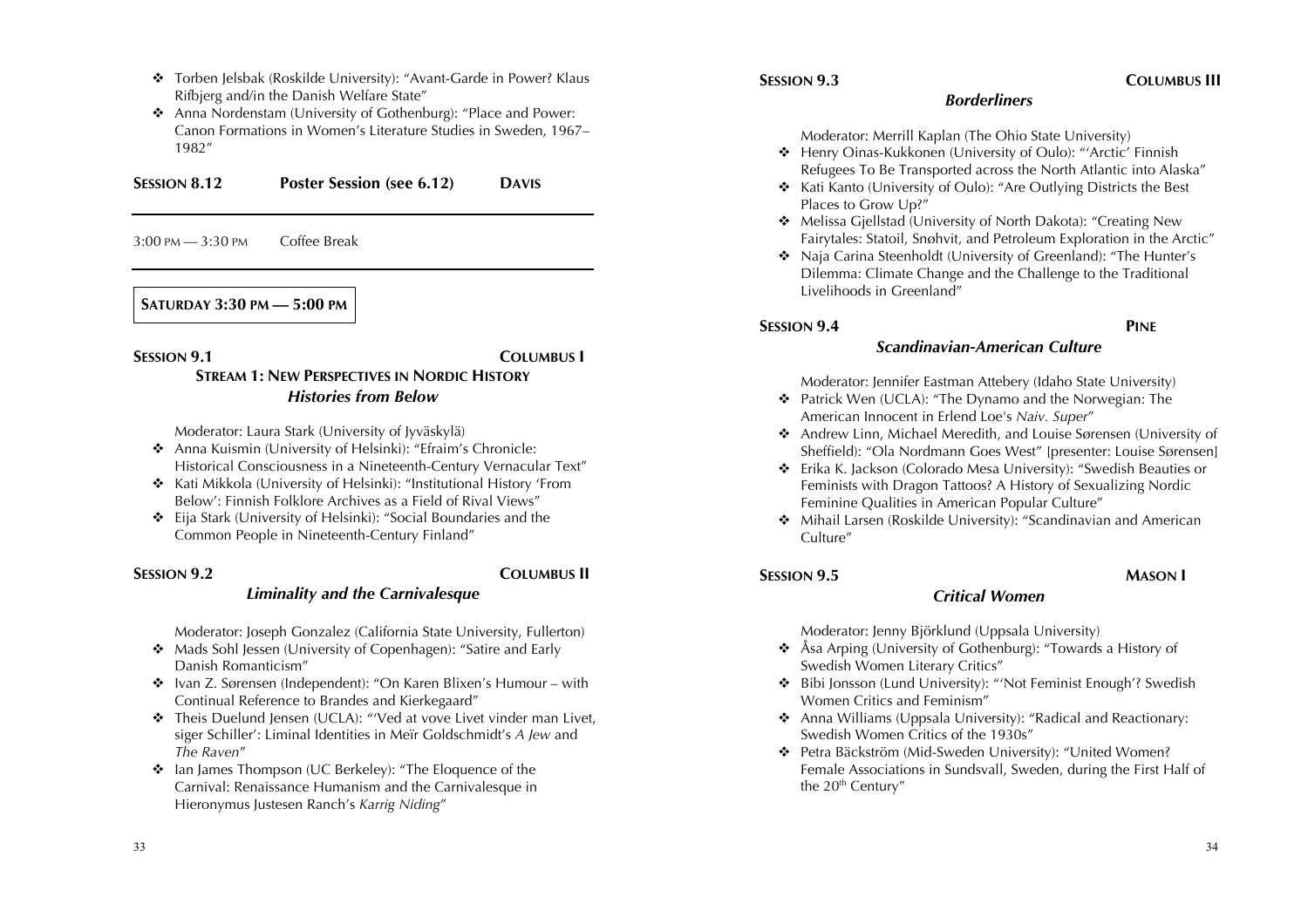# **SESSION 9.6 MASON II**

### *Writing Trauma in Border Spaces*

Moderator: Jyrki Nummi (University of Helsinki)

- **\*** Tuulikki Kurki (University of Eastern Finland): "Personal Trauma vs. Cold War Rhetoric at the Finland-Russia Borderland"
- ! Saija Kaskinen (University of Eastern Finland): "The Burden of My Unknown Self: Revisionist Histories and Alternative Knowledge in Finnish Hybrid Trauma Narration"
- ◆ Tuija Saarinen (University of Eastern Finland): "Yellow Journalism, Trauma, and Border Spaces"

*Sámi Studies*

### **SESSION 9.7 WASHINGTON**

Moderator: Tiina Haapakoski (Columbia University)

- ❖ Kikke Jernsletten (Independent): "Anna and Åsa: Two Sámi Women of the Hamsun Universe"
- **\*** Troy Storfiell (Pacific Lutheran University): "Multilingual Exuberance: Sámi Influence on Hamsun's Language"
- ! Barbara Sjoholm (Independent): "'My Nomad Year': From Tourist to Participant-Observer: Emilie Demant Hatt among the Sami, 1907–8"
- John Weinstock (University of Texas): "Sami and Other Languages: Survival?"

### **SESSION 9.8 MONTGOMERY**

### *Ibsen's Interlocutors*

(Ibsen Society of America Panel**)**

Moderator: Mark Sandberg (UC Berkeley)

- ! Olivia Gunn (Pacific Lutheran University): "The Reek of Ambivalence and *The Lady from the Sea*: Ibsen, Sontag, Wilson"
- ! Dean Krouk (St. Olaf College): "Where the Wild Things Aren't: Bernhard's *Hölzfallen* and Ibsen's *Vildanden*"
- ! Ellen Rees (University of Oslo): "Henrik Ibsen, Kung-fu Master and Steampunk Secret Agent"
- ◆ Lynn R. Wilkinson (University of Texas): "Ibsen and the Dilemmas of the Woman Intellectual"

### **SESSION 9.9 SANSOME**

### *Philology and Saints*

Moderator: Nancy Wicker (University of Mississippi)

- ! Susanne Arthur (University of Wisconsin): "Scholarly Manuscripts of *Njáls saga* and the Case of *Landakotsbók*"
- ! Henrik Williams (Uppsala University): "What Is Wrong with the *Codex Upsaliensis* Text of Snorri Sturluson's *Edda*?"
- ! Natalie van Deusen (University of Alberta): "The Dominican Connection: Some Comments on the Sources, Provenance, and Authorship of *Mǫrtu saga ok Maríu Magðalenu*"

### **SESSION 9.10 JACKSON**

# **STREAM 5: THE AUTHOR**

Moderator: Theo Malekin (University of Illinois)

- ! Anker Gemzøe (University of Aalborg): "Unclear Demarcation: Author and Self-Conscious First-Person Narrator in Scandinavian Prose, 1890–1914"
- ! Susanne Kemp (University of Copenhagen): "The Author's Voice in New Danish Poetry"
- ! Ieva Steponavičiūate Aleksiejūniene (Vilnius University): "The Author Ransoming the Reader or Vice Versa? The Case of Karen Blixen"

# **SESSION 9.11 DAVIS**

### **CSS Poster (see 6.12)**

| 5:00 pm — 5:30 pm  | Ibsen Society of America<br>General Membership Meeting | <b>MONTGOMERY</b>     |
|--------------------|--------------------------------------------------------|-----------------------|
| 6:00 pm — 7:00 pm  | Cash Bar                                               | <b>BALLROOM FOYER</b> |
| 7:00 РМ — 8:30 РМ  | <b>Buffet Dinner</b>                                   | <b>BALLROOM</b>       |
| 8:30 pm — 11:00 pm | <b>Dance</b>                                           | <b>BALLROOM</b>       |
|                    |                                                        |                       |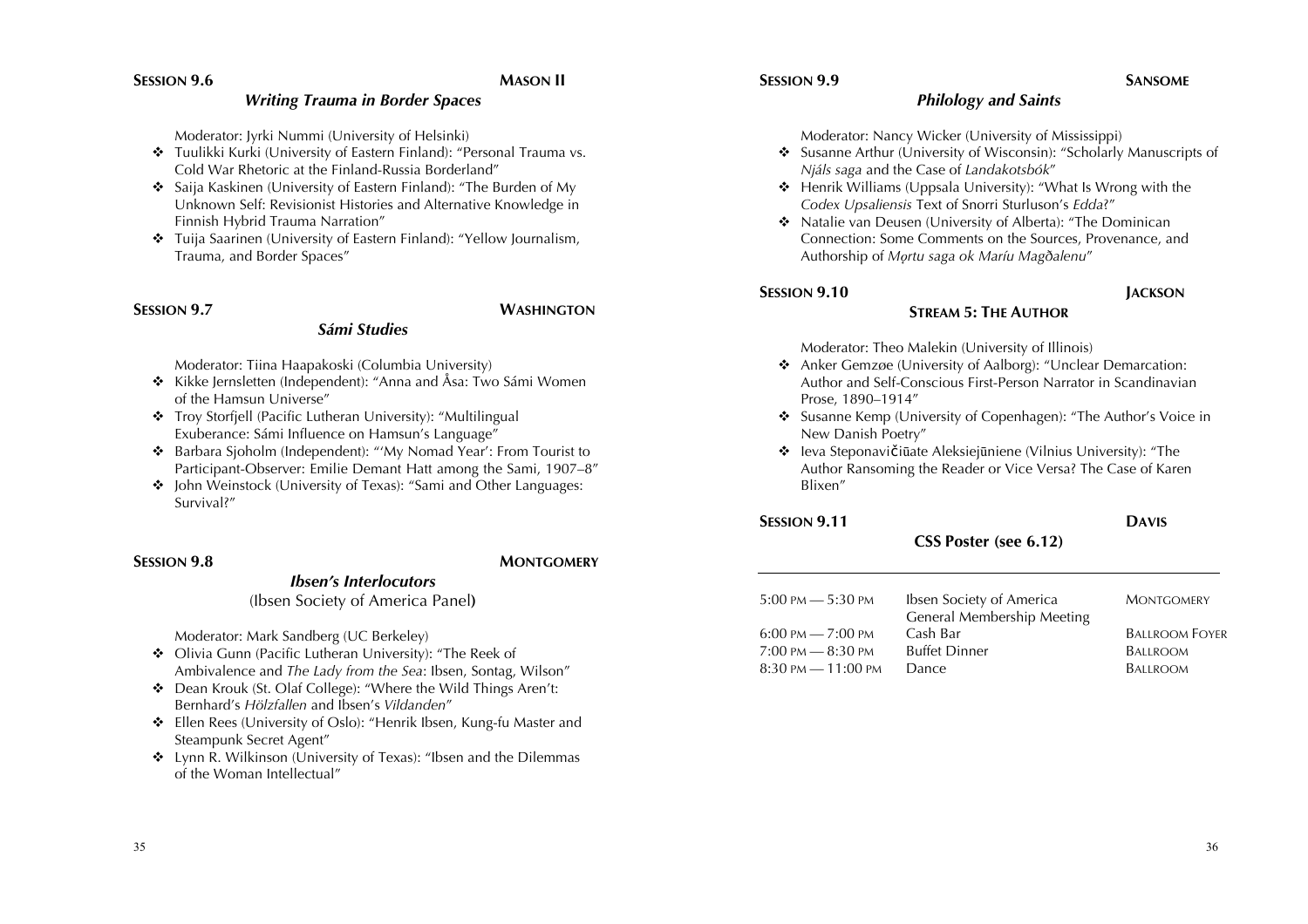AALTO, Sirpa *(2.8, 6.8)* AAMOTSBAKKEN, Bente *(3.4)* AATSINKI, Ulla *(6.6)* AGGER, Gunhild *(3.3, 5.3, 7.11)* AIDT, Naja Marie *(2.10, 8.10)* ALANEN, Arnold R. *(6.6)* ALEKSIEJŪNIENĖ, Ieva Steponavičiūtė *(9.10)* ALKESTRAND, Malin *(7.9)* ALLEN, Julie K. *(4.5, 5.6)* AMEEL, Lieven *(1.6)* ANDERSEN, Nina Møller *(2.7)* ANTUNES, Luis Rocha *(6.4)* ARENS, Olavi *(3.2)* ARESKOUG, Linn *(2.7, 4.7)* ARPING, Åsa *(9.5)* ARTHUR, Susanne M. *(9.9)* ASKELAND, Norunn *(3.4)* ATTEBERY, Jennifer Eastman *(5.9, 9.4)* AVANGO, Dag *(5.4)* BADLEY, Linda *(7.7)* BANKE, Cecilie Felicia Stokholm *(2.11)* BARKVE, Marit *(8.2)* BENATI, Chiara *(8.8)* BENNETT, Dean William *(3.7)* BERG, Roald *(3.11)* BERGLUND, Karl *(1.3)* BERGMAN, Kerstin *(1.3, 2.3)* BERGSTRÖM, Lotta *(7.9)* BERGSTRÖM, Åsa *(7.11)* BERGUSON, Claudia *(4.9)* BERTELSEN, Lise Gjedssø *(5.8)* BIGELOW, Ben *(4.5)* BISHOP, Christopher *(7.5)* BJÖRK, Ulf Jonas *(4.11)* BJÖRKLUND, Elisabeth *(2.5)* BJÖRKLUND, Jenny *(8.3, 9.5)* BLANCK, Dag *(5.9)* BOSTRUP, Lise *(3.7)*

BRAGASON, Úlfar *(5.6, 6.6)* BRECK PEDERSEN, Thomas *(4.7)* BROADWELL, Peter *(2.6)* BROEMER, Marlene *(4.3)* BROOMÉ, Agnes *(7.1)* BUCHARDT, Mette *(5.1)* BÄCKSTRÖM, Petra *(9.5)* BØRDAHL, Espen E. *(1.10)* CARBONE, Elletra *(4.2)* CARDEN, Jessica *(7.4)* CEDERSTRÖM, B. Marcus *(8.5)* CIBELLI, Emily *(5.7)* CLAUDI, Mads B. *(6.2)* COFFEY, Jerome *(3.2)* CONNER, Tom *(8.3)* CONNORS, Colin Gioia *(1.12)* COUGHLIN, Jenna *(1.2)* CRAWFORD, Jackson *(6.8)* DAGERMAN, Lo *(1.5)* DAM, Anders Ehlers *(1.6, 6.2)* DIESEN, Jan Anders *(4.4)* DIURLIN, Lars *(2.5)* DOXTATER, Amanda *(1.5, 4.5)* DUBOIS, Thomas *(7.5)* DUELUND JENSEN, Theis *(9.2)* EDLUND, Lars-Erik *(3.6)* EHRLANDER, Mary F. *(5.6)* EIDE, Øyvind *(3.6)* EIRA, Stine Sand *(7.11)* ELHOLM ANDERSEN, Claus *(1.10, 4.8)* ELSÄSSER, Sophie *(6.5)* ENGLUND, Axel *(7.7)* ERICKSON, Karen *(6.1)* ERNST, Nina *(2.2)* FACOS, Michelle *(2.2)* FAHLGREN, Margaretha *(1.2, 2.2)* FJELKESTAM, Kristina *(1.11)* FODSTAD, Lars August *(2.3)*

FRANDY, Tim *(7.5, 8.5)* FRANKLIN-RAHONEN, Sharon *(7.6)* FRASER, Marita *(4.2)* FRIBERG, Anna *(6.1)* FRIGRÉN, Pirita *(3.1)*  FURUSETH, Sissel *(6.7)* GARTON, Janet *(6.7)* GASCHE, Malte *(4.1)* GAVEL-ADAMS, Lotta *(7.7)* GEMZØE, Anker *(4.11, 9.10)* GEVERTS, Karin Kvist *(2.11)* GJELLSTAD, Melissa *(9.3)* GONZALEZ, Joseph M. *(3.2, 9.2)* GRACIA, Nahir I. Otaño *(1.8)* GRADÉN, Lizette *(7.5)* GRANGER, Janis *(6.3)* GREAVES, Kerry *(2.9)* GREMAUD, Ann-Sofie Nielsen *(2.4)* GRIES, Stefan *(4.6)* GRØNVIK, Oddrun *(1.12, 4.6)* GUNDER HANSEN, Nils *(4.3, 8.11)* GUNN, Olivia *(7.2, 9.8)* GÖTZ, Norbert *(1.11)* HAAGENSEN, Olaf *(2.11)* HAAPAKOSKI, Tiina *(4.7, 9.7)* HAAPALA, Pertti *(6.1, 8.1)* HAARDER, Jon Helt *(1.10)* HAKANEN, Marko *(2.1)* HALES, Scott *(8.9)* HALVORSON, Milda *(3.3)* HANSEN, Jesper *(4.2)* HANSON, Katherine *(6.7)* HAREIDE, Jorunn *(6.7)* HARTMANN, Steven *(1.5)* HASTENPLUG, Marlene *(5.7)* HEDBERG, Andreas *(7.1)* HEDIN, Gry *(2.9)* HEDLING, Olof *(1.3, 2.3)*

HENNING, Peter *(2.2)* HERMANN, Pernille *(1.8)* HIDALGO, Monica *(8.7)* HOEFIG, Verena *(1.8)* HOLM, Carsten *(7.9)* HOLM, Jakob *(6.9)* HOLMILA, Antero *(2.11)* HORAK, Laura *(3.5)* HRON-ÖBERG, Irina *(4.8)* HUGHES, Shaun F.D. *(3.8, 5.8)* HØGH, Søren Langanger *(8.4)* INGEBRITSEN, Christine *(4.3)* ISHINO, Yuko *(1.9)* IVENÄS, Sabina *(8.2)* IVERSEN, Gunnar *(6.4)* JACKSON, Erika K. *(2.5, 9.4)* JACOBS, Molly *(2.8)* JAN, Sara *(4.9)* JANSSON, Mats *(4.11, 6.9)* JANUS, Louis *(5.7)* JELSBAK, Torben *(8.11)* JENSEN, Kristel *(8.3)* JENSEN, Richard *(8.9)* JEPSON, Eric W. *(8.9)* JERNSLETTEN, Kikki *(9.7)* JESSUP, David *(2.1)* JESSUP, Renesa Osterberg *(1.10)* JOHNSEN, Rosemary Erickson *(5.3)* JOHNSEN, William A. *(7.8)* JOHNSON, Brent Landon *(3.8)* JONSSON, Bibi *(9.5)* JÓNSSON, Guðmundur *(2.6, 3.1, 6.1)* JUL-LARSSEN, Kristoffer *(2.2)* JÖRNGÅRDEN, Anna *(6.2)* KAARNINEN, Mervi *(5.1)* KAHN, Aaron Seth *(6.5)* KANTO, Kati *(9.3)* KAPLAN, Merrill *(9.3)*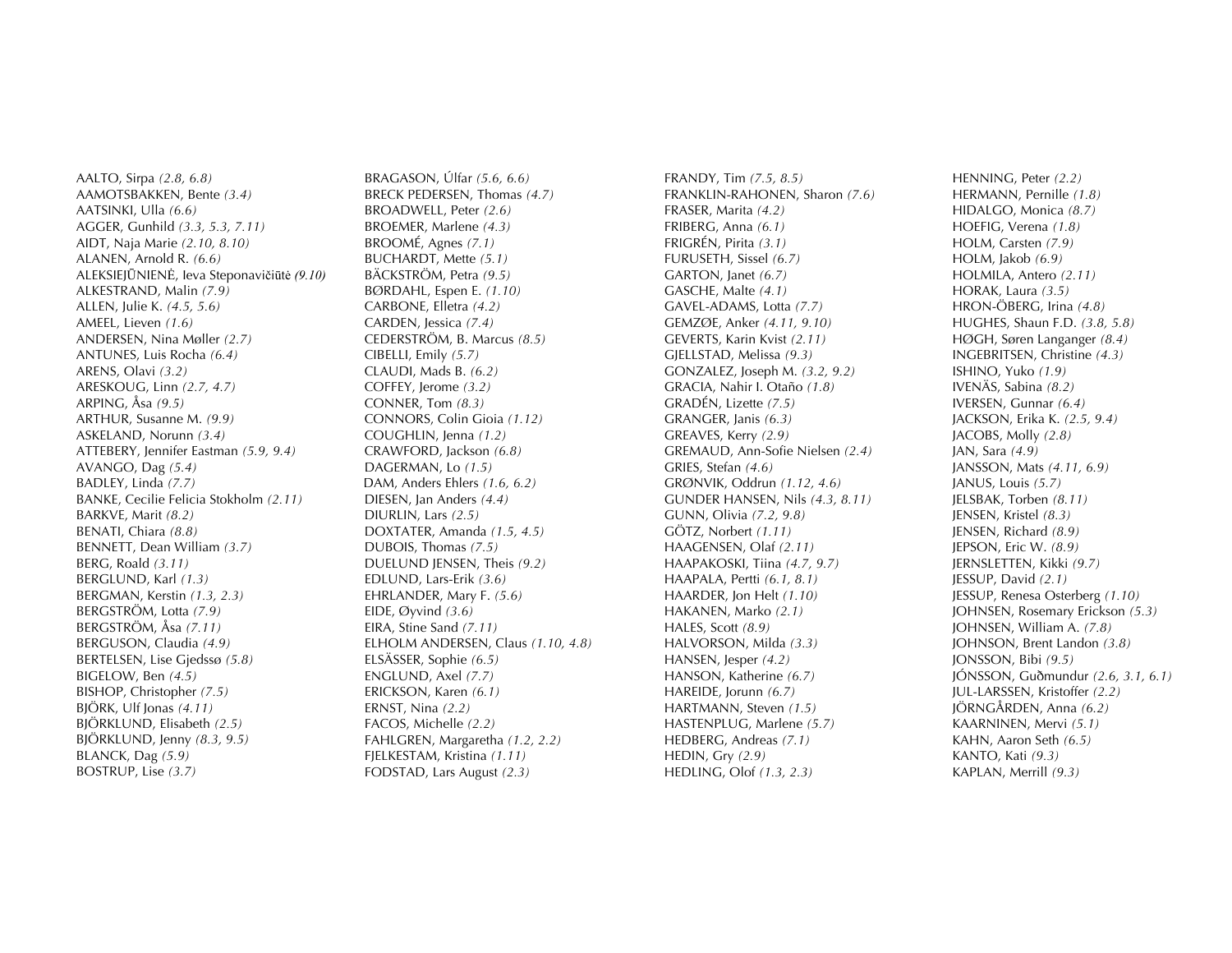KARLSEN, Silje Solheim *(5.4)* KARLSSON, Maria *(8.7)* KASKINEN, Saija *(9.6)* KELLNER, Joseph *(1.2)* KEMP, Susanne *(9.10)* KINNUNEN, Tiina *(7.2)* KIRKEGAARD, Peter *(5.3)* KLEIST PEDERSEN, Birgit *(1.4)* KNIGHT, Dayanna *(5.8)* KNIRK, James E. *(5.8)* KNUDSEN, Susanne V. *(3.4)* KONGSLIEN, Ingeborg *(6.10, 8.2)* KORYNTA, Kyle *(4.8)* KOSKINEN, Maaret *(2.5, 8.3)* KOSKINEN, Ulla *(2.1)* KRAMER, Nate *(8.4)* KROUK, Dean *(2.11, 9.8)* KUISMIN, Anna *(5.1, 9.1)* KUPILA, Anna *(7.2)* KURKI, Tuulikki *(9.6)* KÄRRHOLM, Sara *(5.3, 6.3)* KÖRBER, Lill -Ann *(4.4, 6.4)* LAINE, Kimmo *(3.5)* LANDGRAF, Svante *(4.4)* LANGÅS, Unni *(4.8)* LARSEN, Mihail *(9.4)* LARSSON, Mariah *(2.5)* LAVERY, Jason *(1.1, 2.1)* LEARY, James *(8.5)* LEIREN, Terje *(7.6)* LEONARD, Peter *(2.6, 3.6)* LEONHARDT -LUPA, Merete *(3.7)* LIBERMANN, Anatoly *(3.8)* LIE, Kari *(1.12, 4.7)* LIKSOM, Rosa *(7.10, 8.10)* LILJEGREN, Lars *(8.7)* LINDBERG, Hanna *(3.1)* LINDEGREN, Kenneth *(8.7)*

LJUNGBERG, Johannes *(1.1)* LJUNGQUIST, Sarah *(2.3)* LOCASCIO, Lisa *(6.5)* LUNDBACK, Veronica *(1.7, 3.7)* LUNDE, Arne *(3.5)* LUNDSTRÖM, Catrin *(5.5)* LUTZ, Jay *(7.1)* LYNGSTAD, Anne Berit *(1.10)* MACKENZIE, Scott *(6.4, 7.4)* MAI, Anne -Marie *(7.3)* MALEKIN, Theo *(4.5, 9.10)* MALM, Mats *(3.6)* MARCUS, Gustaf *(6.2)* MARKKOLA, Pirjo *(3.1, 8.1)* MARKLUND, Carl *(4.1, 6.1)* MARKUSSEN, Bjarne *(1.9, 5.11)* MARNERSDÓTTIR, Malan *(1.4, 2.4)* MARTINSEN, Lone Kølle *(1.11, 3.11)* MARTON, Patricia *(5.6)* MECSEI, Monica Kim *(7.4)* MEDNICK, Thor J. *(3.9)* MELLOR, Scott *(3.8)* METCALF, Michael F. *(6.6)* METSELAAR -DRION, Elisabeth *(3.7)* MIER -CRUZ, Benjamin *(1.5)* MIETTINEN, Riikka *(1.1)* MIGLIO, Viola *(4.6)* MIKKOLA, Kati *(9.1)* MILWARD, Kitty Corbet *(6.9)* MOBERG, Bergur R ønne *(1.4)* MONRAD, Jens *(6.10, 8.6)* MOODY, Kjerstin *(1.9, 7.6)* MORTENSEN, Anders *(3.11, 6.12)* MOSE, Gitte *(4.8, 8.6)* MROZEWICZ, Anna Estera *(6.3)* MUIR, Simo *(4.1)* MUSSARI, Mark *(3.9, 8.6)* MØLLER, Karen *(3.7)*

MØNSTER, Louise *(1.9)* NAUWERCK, Malin *(7.1)* NESTINGEN, Andrew *(3.3, 6.3, 7.10)* NEWBY, Andrew *(3.2)* NEXØ, Tue Andersen *(7.3)* NIELSEN, Mimi *(1.6)* NILSSON, Louise *(1.3, 6.5)* NILSSON, Sara E. Ellis *(1.1)* NISTOV, Ingvild *(2.7)* NORD, Johan Christian *(7.7)* NORDENSTAM, Anna *(8.11)* NORDTORP -MADSON, Shelly *(7.6)* NORSENG, Mary Kay *(1.2)* NUMMI, Jyrki *(6.10, 9.6)* NYKVIST, Karin *(7.9)* OHMAN NIELSEN, May -Brith *(8.1)* OHRBECK, Desirée *(6.7, 8.8)* OINAS -KUKKONEN, Henry *(9.3)* O'LEARY, Margaret *(6.11)* OLSEN, Carl *(2.8)* OLSEN, Inger M. *(8.11)* OLSON, Daron W. *(4.7)* OLSSON, Ulf *(1.6, 3.10)* ORE, Christian -Emil *(1.12)* OSCARSON, Christopher *(2.6, 3.5, 8.4)* OSTER, Rose -Marie G. *(1.6)* OTTOSEN, Morten Nordhagen *(3.11)* OXFELDT, Elisabeth *(1.4, 3.4)* PAGLIA, Erik *(7.4)* PALM, Fredrik *(3.6)* PAPAGEORGIOU, Vasalis *(8.2)* PARKINSON, Nicholas *(2.9)* PAULSON, Sarah J. *(6.9)* PERSSON, Gunilla Almström *(4.3)* PERSSON, Magnus *(7.9)* PETERSON, Elizabeth *(2.7)* PIRILÄ, Amanda *(5.7)* POTINKARA, Nika *(6.4)*

PUSHAW, Bart *(2.9)* QUIST, Robert *(5.2)* RAMBØ, Gro -Renée *(6.8)* REED, Sarah *(8.9)* REES, Ellen *(7.8, 9.8)* ROBERTS, Peder *(4.4)* ROBINSON, Chip *(1.8)* ROSZAK, Kathryn *(5.2 )* RUE, Anna *(8.5)* RUGG, Linda *(8.10)* RÖNKKÖNEN, Henriikka *(1.7)* RÜHL, Anna *(4.9)* SAARI, Sandra *(7.8)* SAARINEN, Tuija *(9.6)* SAFSTROM, Mark *(4.4, 6.4)* SANDBERG, Mark *(7.6, 9.8)* SANDERS, Karin *(2.10)* SANDGREN, Håkan *(8.4)* SARANPA, Kathy *(5.2, 6.11)* SARRIMO, Cristine *(6.10)* SATHER, Lee *(3.11)* SCHJEIDE, Erik *(2.8)* SCHMIDT, Nete *(2.3)* SCHMIDT -MADSEN, Michael *(8.6)* SCHNALL, Jens Eike *(5.8)* SCHÖNSTRÖM, Rickard *(6.12, 7.8)* SCHWARTZ, Camilla *(7.3)* SEM -SANDBERG, Steve *(3.10, 8.10)* SHACKELFORD, Frankie *(6.11, 7.6)* SHACKELFORD, Jole *(2.4)* SHAYE, Katja *(6.5)* SHEFFIELD, Clarence Burton, Jr. *(4.4.)* SHIDELER, Ross *(3.3, 8.8)* SILVENNOINEN, Oula *(4.1)* SIMONSEN, Peter *(7.3)* SJÓN *(4.10)* SJ Å STAD, Øystein *(8.7)* SJÅVIK, Jan *(5.10)*